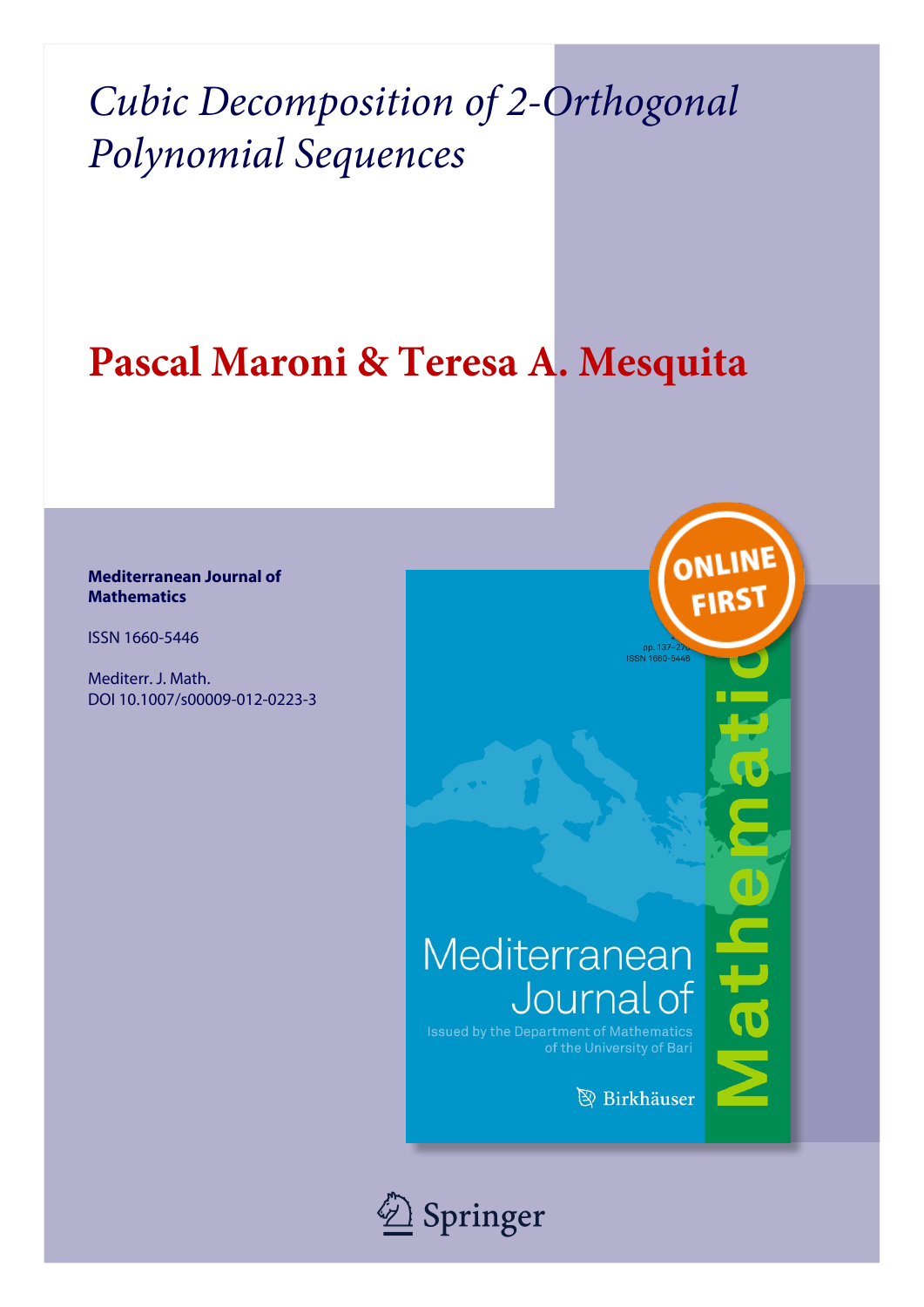**Your article is protected by copyright and all rights are held exclusively by Springer Basel AG. This e-offprint is for personal use only and shall not be self-archived in electronic repositories. If you wish to self-archive your work, please use the accepted author's version for posting to your own website or your institution's repository. You may further deposit the accepted author's version on a funder's repository at a funder's request, provided it is not made publicly available until 12 months after publication.**

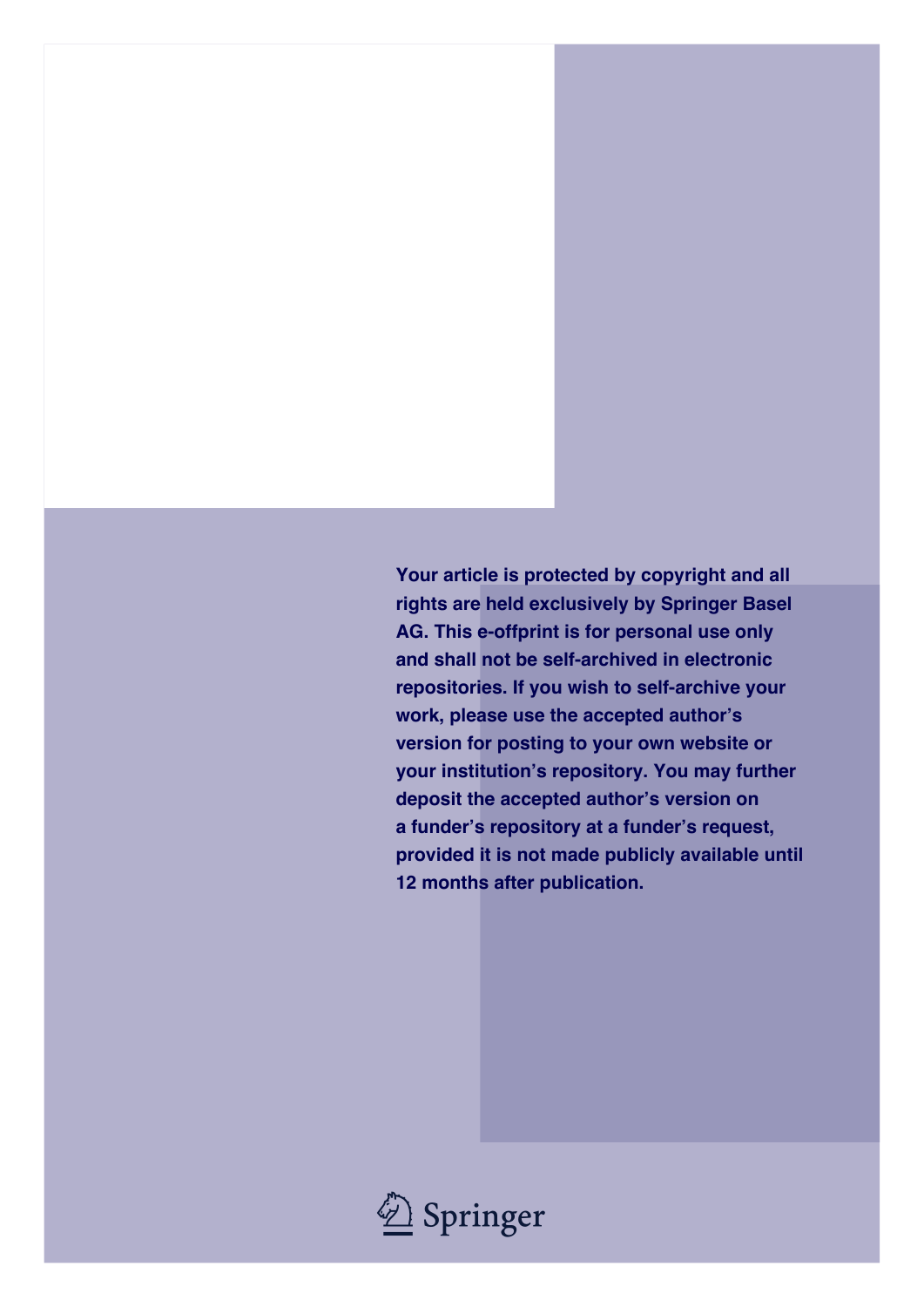Mediterr. J. Math. DOI 10.1007/s00009-012-0223-3 © 2012 Springer Basel AG

Mediterranean Journal of Mathematics

## Cubic Decomposition of 2-Orthogonal Polynomial Sequences

Pascal Maroni and Teresa A. Mesquita<sup>∗</sup>

Abstract. In the present work, we study the general cubic decomposition (CD) of a 2-orthogonal polynomial sequence, beginning with a characterization of all the elements involved in such CD. The recurrence coefficients of the 2-orthogonal sequences which admit a diagonal CD are described and we prove that the correspondent principal components are also 2-orthogonal. Finally, we analyse the CD of a 2-symmetric and 2-orthogonal sequence.

Mathematics Subject Classification (2010). Primary 42C05; Secondary 33C45.

Keywords. 2-orthogonal polynomials, finite-type relations, cubic decomposition.

### Introduction

In 1992, while studying the classical orthogonal polynomials of dimension d, Douak and Maroni [7] obtained a natural and complete cubic decomposition of a d-symmetric and d-orthogonal sequence (where  $d$  is a positive integer), proving some properties fulfilled by the polynomial sequences involved. More precisely, given such sequence  ${W_n}_{n>0}$ , there are three other polynomial sequences  ${P_n}_{n>0}$ ,  ${Q_n}_{n>0}$  and  ${R_n}_{n>0}$ , so that  $W_{3n}(x) = P_n(x^3)$ ,  $W_{3n+1}(x) = xQ_n(x^3)$  and  $W_{3n+2}(x) = x^2R_n(x^3)$ , and which are also dorthogonal. The relation between  $W_{3n}(x)$  and  $P_n(x)$  reminds us the problem first proposed by Chihara in 1964 [6], of finding a pair of orthogonal polynomial sequences  ${W_n}_{n>0}$  and  ${P_n}_{n>0}$  so that  $W_{3n}(x) = P_n(z)$ , where  $z$  is a cubic in x. The first answer was presented in 1966 by Barrucand and Dickinson [1]. Further investigations, regarding this same problem, were carried out trough the last decades, namely, in 1993 by Marcellán and Sansigre  $[14]$ , in 2000 and 2001 by Marcellán and Petronilho

<sup>∗</sup>Corresponding author.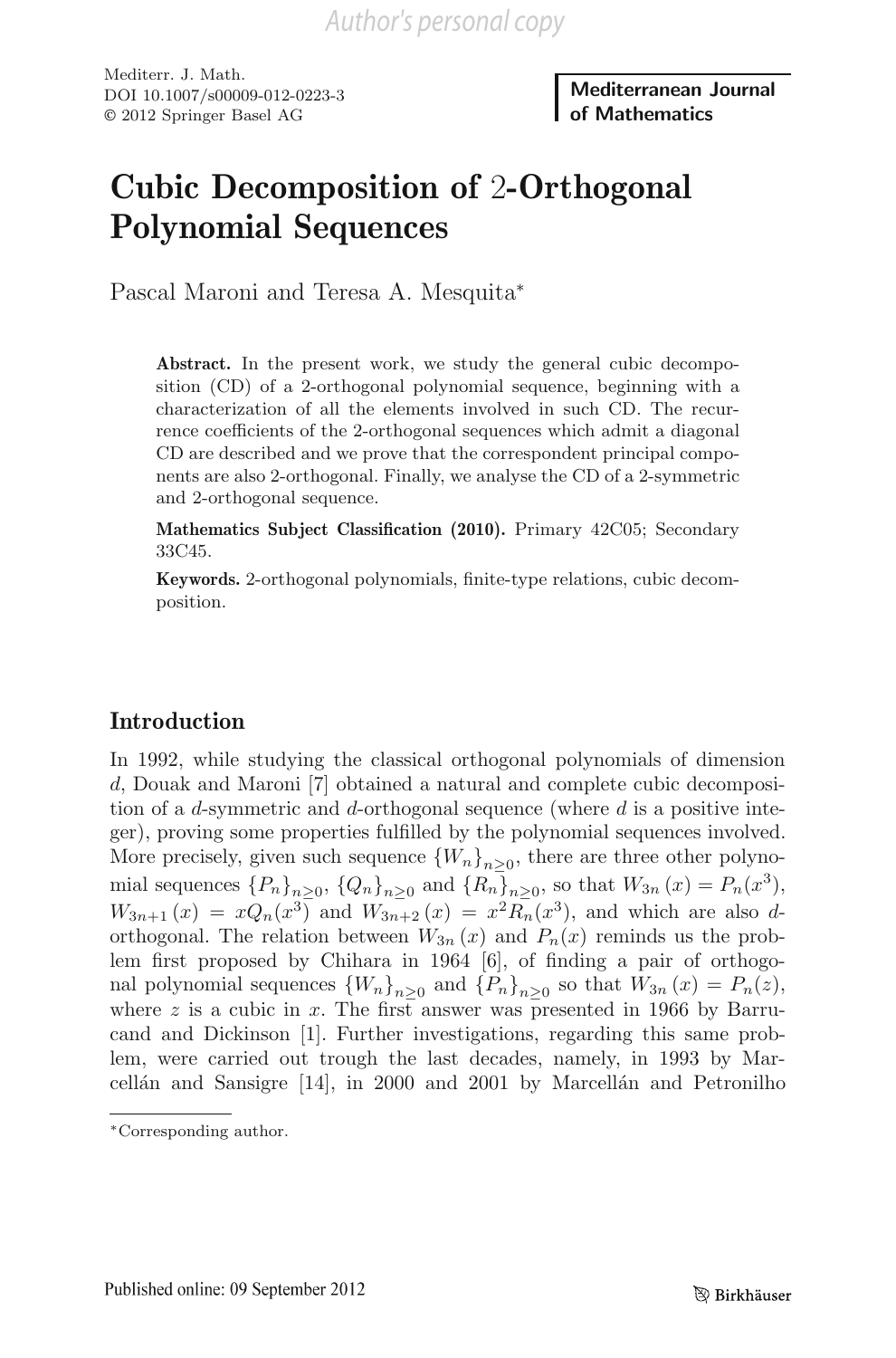[17, 18]. All these works deal with a pair of orthogonal sequences fulfilling an identity analogous to one of the three indicated above, and the remaining two of the three subsequences  ${W_{3n}(x)}_{n>0}$ ,  ${W_{3n+1}(x)}_{n>0}$  and  ${W_{3n+2}(x)}_{n\geq 0}$ , are written as rational fractions. Wider researches, concerning polynomial transformations of measures, sieved polynomials, polynomial mappings and positive-definite linear functionals touched this theme, as, for instance, [3, 11, 9, 20, 4, 5, 16, 15, 13, 12].

Outside the context of orthogonality, the single definition of a 2-symmetric sequence raises a special case of a full polynomial cubic decomposition (CD) which was introduced and studied for orthogonal sequences in 1989 by Rodriguez and Tasis [10], and more recently, completely generalized by Maroni et al. [23]. With respect to this last general CD, a 2-symmetric sequence has the most simple CD, which we will call diagonal CD.

With regard to d-symmetric sequences, we must refer that, in 2001 [2], Ben Cheikh proved several results concerning orthogonal  $(n-1)$ -symmetric curves achieving a unified treatment of some problems related to the symmetrization of sequences of orthogonal polynomials on a real line or on a unit circle. For this matter, and as expected, some of the functional relations which characterize a diagonal CD are already proved in this work of 2001, although under the orthogonality hypothesis.

The aim of the present work is twofold. On one hand, we present basic results concerning the CD of a 2-orthogonal polynomial sequences, and, on the other hand, we study the diagonal CD (considering all parameters) for this kind of polynomial sequence.

In the first section we present the basic definitions and results needed in the sequel, giving a special attention to the presentation of the CD in study and recalling an important theorem which characterizes the nine sequences that constitute such CD. The second section is reserved to the proof of a characterization of all the elements involved in a CD of a 2-orthogonal polynomial sequence and a corollary from which we can establish sufficient conditions for the 2-orthogonality of the principal components. Moreover, the recurrence coefficients of the 2-orthogonal sequences which admit a diagonal CD are described and we prove that the correspondent principal components are also 2-orthogonal, generalizing the result obtained by Douak and Maroni. In the third section, we focus our attention in 2-orthogonal and 2-symmetric sequences.

### 1. Preliminaries and notations

### 1.1. Basic definitions and results

Let  $P$  be the vector space of polynomials with coefficients in  $\mathbb C$  and let  $P'$  be its dual. We denote by  $\langle u, p \rangle$  the action of the form or linear functional  $u \in \mathcal{P}'$ on  $p \in \mathcal{P}$ . In particular,  $(u)_n = \langle u, x^n \rangle$ ,  $n \geq 0$ , are called the moments of u. In the following, we will call polynomial sequence (PS) to any sequence  ${W_n}_{n>0}$ such that deg  $W_n = n$ ,  $\forall n \geq 0$ . We will also call monic polynomial sequence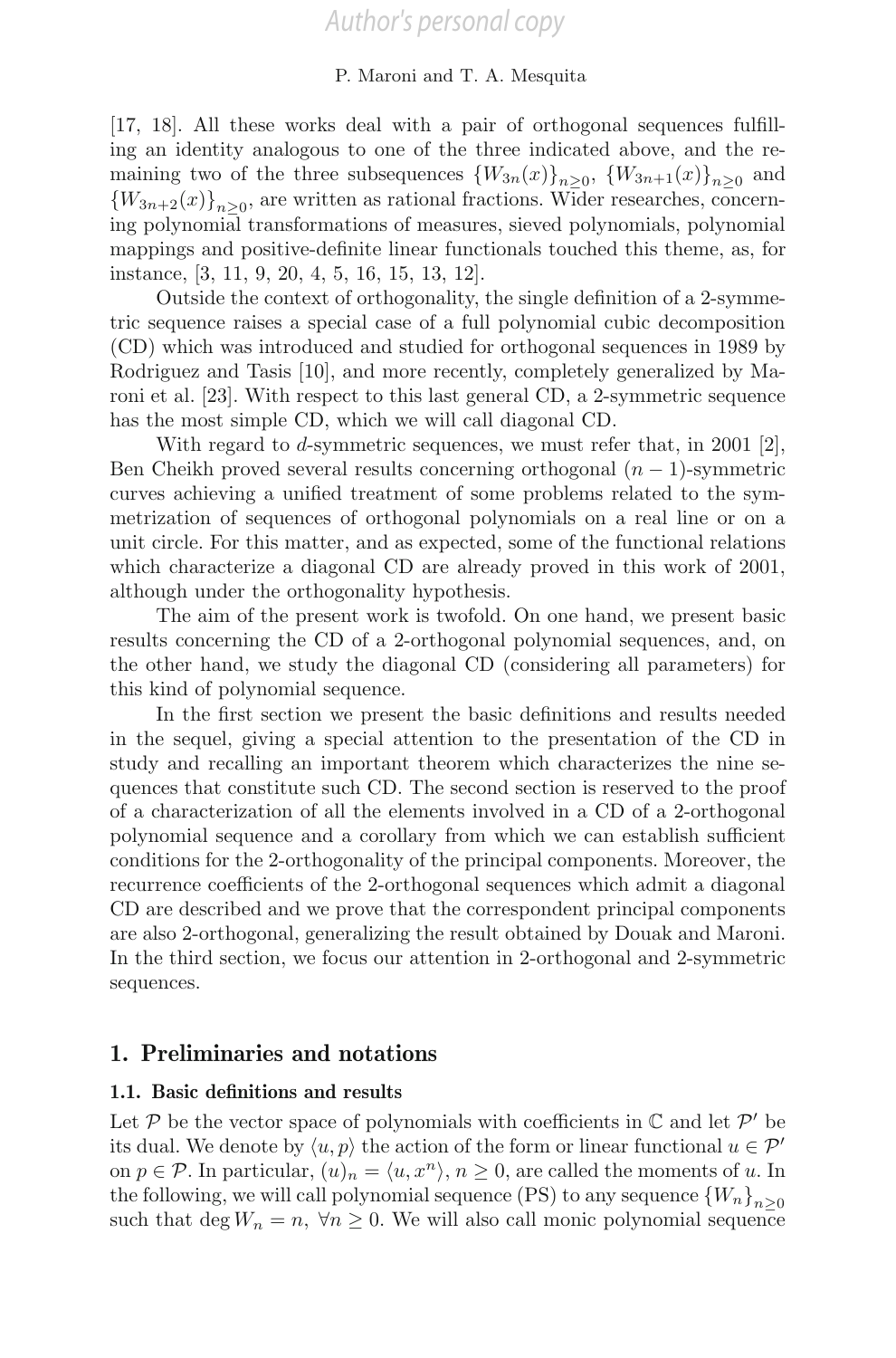(MPS) a PS so that in each polynomial the leading coefficient is equal to one. Given a MPS  ${W_n}_{n>0}$ , there are complex sequences,  $\{\chi_{n,\nu}\}_{0\leq \nu \leq n, n\geq 0}$  and  $\{\beta_n\}_{n>0}$  such that

$$
W_0(x) = 1, \ W_1(x) = x - \beta_0,
$$
 (1.1)

$$
W_{n+2}(x) = (x - \beta_{n+1})W_{n+1}(x) - \sum_{\nu=0}^{n} \chi_{n,\nu} W_{\nu}(x).
$$
 (1.2)

This relation is called the structure relation of  ${W_n}_{n>0}$ , and  ${\beta_n}_{n>0}$  and  $\{\chi_{n,\nu}\}\_{0\leq \nu\leq n,\;n\geq 0}$  are called the structure coefficients.

Also, there exists a unique sequence  ${w_n}_{n\geq 0}$ ,  $w_n \in \mathcal{P}'$ , called the dual sequence of  ${W_n}_{n>0}$ , such that  $\langle w_n, W_m \rangle = \overline{\delta_{n,m}}, n, m \geq 0$ , where  $\delta_{n,m}$ denotes the Kronecker symbol. Moreover, we can prove that [21]

$$
\beta_n = \langle w_n, xW_n(x) \rangle, \ \chi_{n,\nu} = \langle w_\nu, xW_{n+1}(x) \rangle, \ 0 \le \nu \le n, \ n \ge 0. \tag{1.3}
$$

**Lemma 1.1.** [21] For each  $u \in \mathcal{P}'$  and each  $m \geq 1$ , the two following propositions are equivalent.

a.  $\langle u, W_{m-1} \rangle \neq 0, \langle u, W_n \rangle = 0, n \geq m$ . **b.**  $\exists \lambda_{\nu} \in \mathbb{C}, 0 \leq \nu \leq m-1, \lambda_{m-1} \neq 0 \text{ such that } u = \sum_{\nu=0}^{m-1} \lambda_{\nu} w_{\nu}.$ 

**Definition 1.2.** [7, 8, 19, 25] Given  $\Gamma^1, \Gamma^2, \ldots, \Gamma^d \in \mathcal{P}'$ ,  $d \ge 1$ , the polynomial sequence  ${W_n}_{n>0}$  is called d-orthogonal polynomial sequence (d-OPS) with respect to  $\Gamma = (\overline{\Gamma}^1, \ldots, \Gamma^d)$  if it fulfils

$$
\langle \Gamma^{\alpha}, W_m W_n \rangle = 0, \ \ n \ge md + \alpha, \ \ m \ge 0,
$$
\n(1.4)

$$
\langle \Gamma^{\alpha}, W_m W_{md+\alpha-1} \rangle \neq 0, \quad m \ge 0,
$$
\n(1.5)

for each integer  $\alpha = 1, \ldots, d$ . The conditions (1.4) are called the d-orthogonality conditions and the conditions (1.5) are called the regularity conditions. In this case, the functional  $\Gamma$ , of dimension d, is said regular.

**Remark 1.3.** If  $d = 1$ , then we meet again the notion of regular orthogonality. As a further matter, the d-dimensional functional  $\Gamma$  is not unique. Nevertheless, from Lemma 1.1, we have:  $\Gamma^{\alpha} = \sum_{\nu=0}^{\alpha-1} \lambda_{\nu}^{\alpha} u_{\nu}, \quad \lambda_{\alpha-1}^{\alpha} \neq 0, \quad 1 \leq \alpha \leq d.$ 

Therefore, since  $w = (w_0, \ldots, w_{d-1})$  is unique, from now on, we will only consider the canonical functional of dimension  $d, w = (w_0, \ldots, w_{d-1}),$ saying that  ${W_n}_{n>0}$  is d-OPS  $(d \ge 1)$  with respect to  $w = (w_0, \ldots, w_{d-1})$  if

$$
\langle w_{\nu}, W_m W_n \rangle = 0, \quad n \ge md + \nu + 1, \quad m \ge 0, \quad \langle w_{\nu}, W_m W_{md+\nu} \rangle \ne 0, \quad m \ge 0,
$$
  
for each integer  $\nu = 0, 1, ..., d-1$ .

A d-MOPS satisfies also a recurrence relation of order  $(d + 1)$  as the following result establishes.

**Theorem 1.4.** [19] Let  ${W_n}_{n>0}$  be a MPS. The following assertions are equivalent:

a.  ${W_n}_{n>0}$  is d-orthogonal with respect to  $w = (w_0, \ldots, w_{d-1})$ .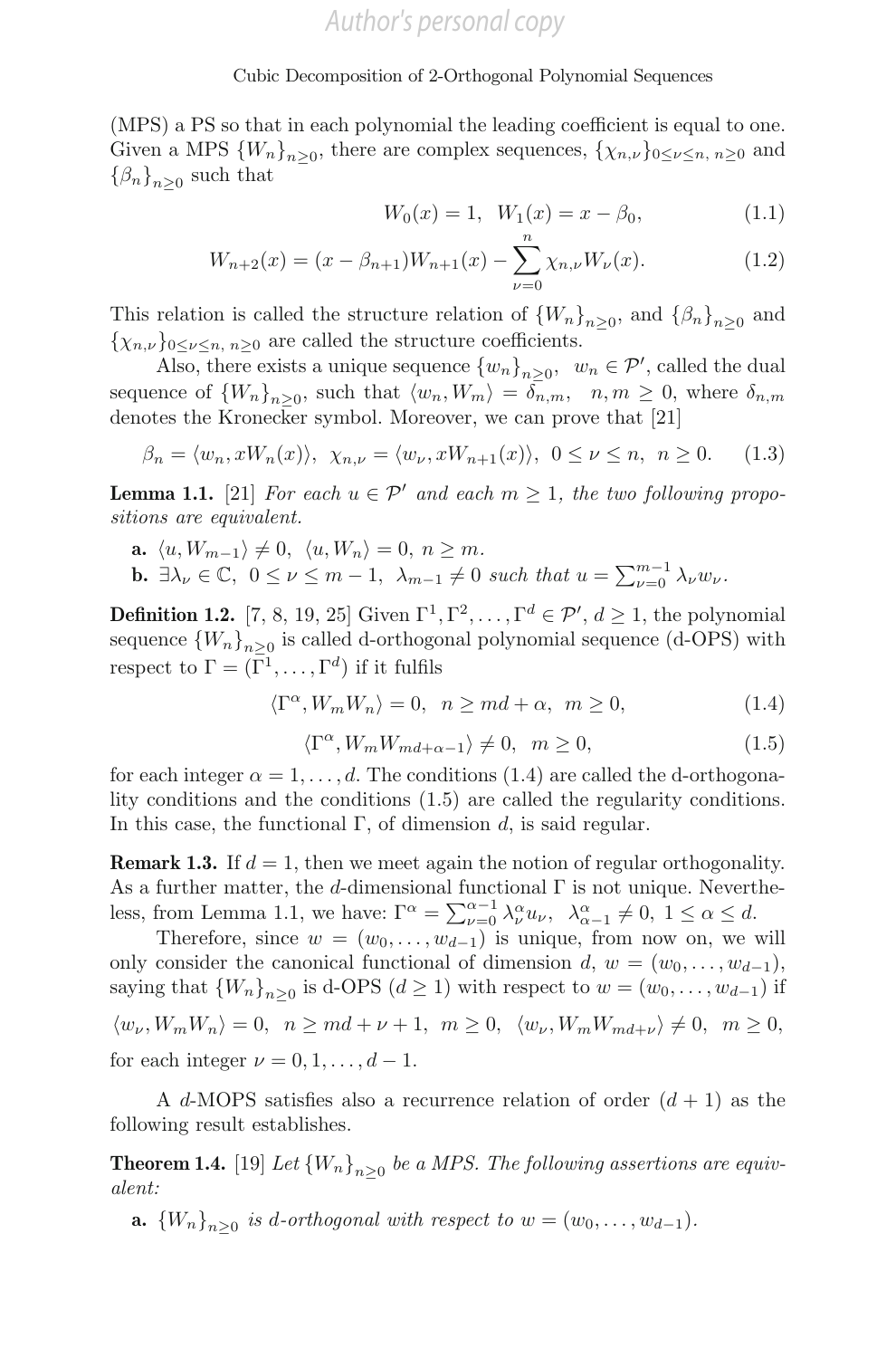**b.**  ${W_n}_{n\geq 0}$  satisfies a  $(d+1)$ -order recurrence relation  $(d \geq 1)$ :

$$
W_{m+d+1}(x) = (x - \beta_{m+d})W_{m+d}(x) - \sum_{\nu=0}^{d-1} \gamma_{m+d-\nu}^{d-1-\nu} W_{m+d-1-\nu}(x), \quad m \ge 0,
$$
  
with initial conditions  $W_0(x) = 1$ ,  $W_1(x) = x - \beta_0$  and if  $d \ge 2$ :  

$$
W_n(x) = (x - \beta_{n-1})W_{n-1}(x) - \sum_{\nu=0}^{n-2} \gamma_{n-1-\nu}^{d-1-\nu} W_{n-2-\nu}(x), \quad 2 \le n \le d,
$$

and regularity conditions:  $\gamma_{m+1}^0 \neq 0, \quad m \geq 0.$ 

c. For each  $(n, \nu)$ ,  $n \geq 0$ ,  $0 \leq \nu \leq d-1$ , there are d polynomials  $\Lambda^{\mu}(n, \nu)$ ,  $0 \leq \mu \leq d-1$  such that

$$
w_{nd+\nu} = \sum_{\mu=0}^{d-1} \Lambda^{\mu}(n,\nu) w_{\mu}, \ n \ge 0, \ 0 \le \nu \le d-1, \text{ and also fulfilling}
$$

$$
\deg \Lambda^{\mu}(n,\nu) = n, \ 0 \le \nu \le d-1,
$$

$$
\deg \Lambda^{\mu}(n, \nu) = n, \ 0 \le \nu \le a-1,
$$
  

$$
\deg \Lambda^{\mu}(n, \nu) \le n, \ 0 \le \mu \le \nu - 1, \ if \ 1 \le \nu \le d - 1,
$$
  

$$
\deg \Lambda^{\mu}(n, \nu) \le n - 1, \ \nu + 1 \le \mu \le d - 1, \ if \ 0 \le \nu \le d - 2.
$$

**Definition 1.5.** [7] A PS  ${W_n}_{n>0}$  is d-symmetric if it fulfils

$$
W_n(\xi_k x) = \xi_k^n W_n(x), \ \ n \ge 0, \ \ k = 1, 2, \dots, d,
$$

where  $\xi_k = \exp\left(\frac{2ik\pi}{d+1}\right)$ ,  $k = 1, ..., d$ ,  $\xi_k^{d+1} = 1$ .

If  $d = 1$ , then  $\xi_1 = -1$  and we meet the definition of a symmetric PS in which we have the following property  $W_n(-x)=(-1)^nW_n(x), n \geq 0$ .

**Lemma 1.6.** [7] A PS  ${W_n}_{n>0}$  is d-symmetric if and only if it fulfils

$$
W_m(x) = x^{\mu} \sum_{p=0}^{n} a_{m,(d+1)p+\mu} x^{(d+1)p},
$$

where  $m = (d+1)n + \mu$ ,  $0 \leq \mu \leq d$ ,  $n \geq 0$ .

**Definition 1.7.** [7] The functional  $(\Gamma^1, \ldots, \Gamma^d)$  is *d*-symmetric if, for  $n \geq 0$ ,

 $(\Gamma^{\nu})_{(d+1)n+\mu-1} = \langle \Gamma^{\nu}, x^{(d+1)n+\mu-1} \rangle = 0, \quad 1 \leq \nu \leq d, \quad 1 \leq \mu \leq d+1, \quad \nu \neq \mu.$ 

In particular, the functional  $w = (w_0, \ldots, w_{d-1})$  is d-symmetric if for each integer  $0 \le j \le d-1$ :  $(w_j)_{(d+1)n+i} = 0$ ,  $i = 0, 1, ..., d$ ,  $i \ne j$ ,  $n \ge 0$ . If  $d = 1$ , then we meet the definition of a symmetric form in which we have the following property  $(\Gamma)_{(2n+1)} = 0, n \geq 0.$ 

**Theorem 1.8.** [7] Let  ${W_n}_{n\geq 0}$  be a d-orthogonal MPS with respect to the functional  $w = (w_0, \ldots, w_{d-1})$ . The following statements are equivalent:

- **a.** The functional  $\Gamma$  is d-symmetric.
- **b.**  ${W_n}_{n>0}$  is d-symmetric.
- c.  ${W_n}_{n>0}$  fulfils the following recurrence relation:

 $W_{n+d+1}(x) = xW_{n+d}(x) - \gamma_{n+1}^0 W_n(x), \ \ n \ge 0, \ \ W_n(x) = x^n, \ \ 0 \le n \le d.$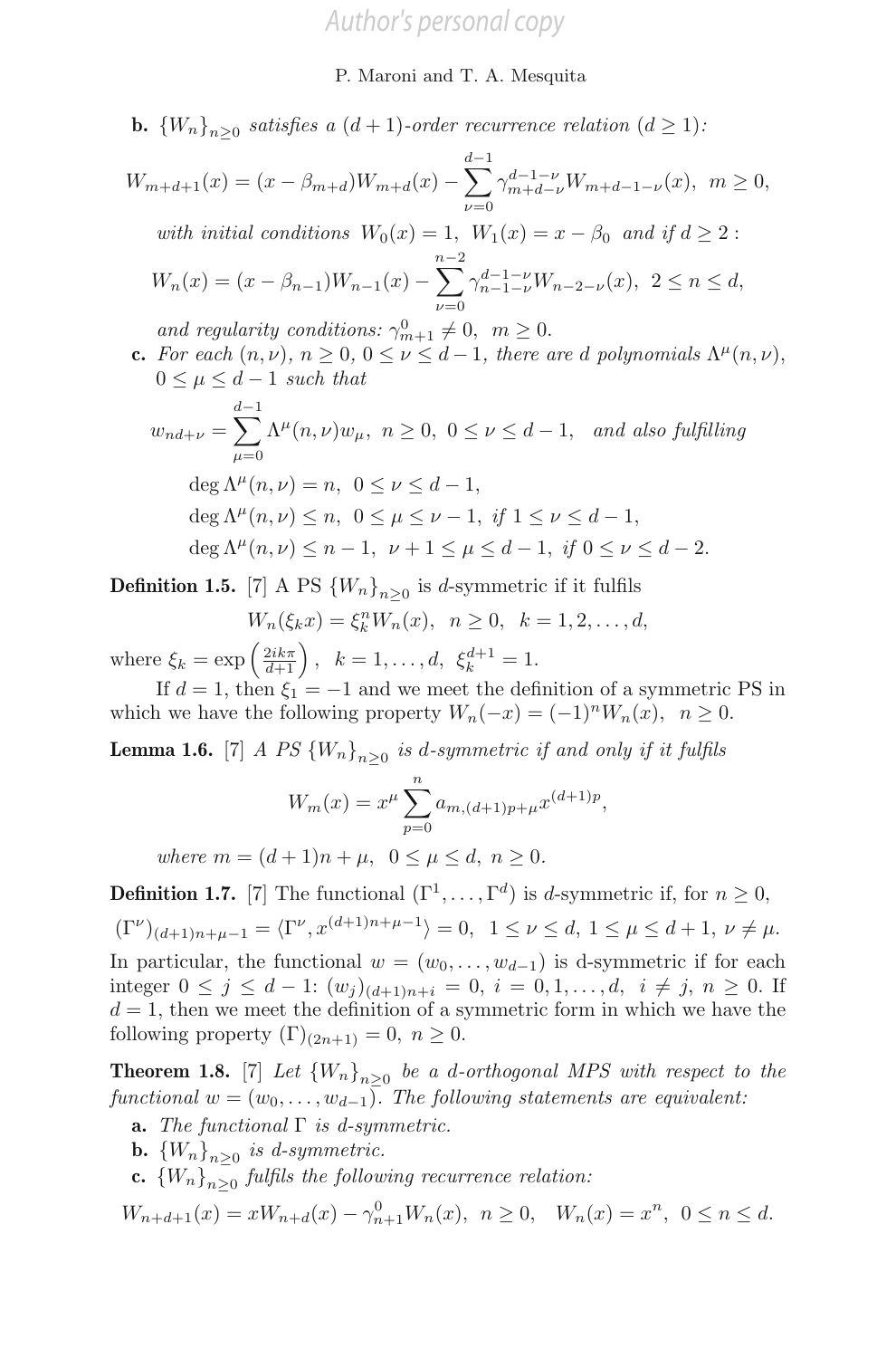**Definition 1.9.** [22] We say that a PS  ${W_n}_{n>0}$  is compatible with  $\Phi$  if  $\Phi w_n \neq$ 0,  $n \geq 0$ .

Remark 1.10. Any OPS is compatible with any monic polynomial and any MPS is compatible with  $\Phi = 1$ .

**Definition 1.11.** [22] Given two MPSs  $\{Q_n\}_{n>0}$  and  $\{R_n\}_{n>0}$ , if there is an integer  $s \geq 0$  such that

$$
\Phi(x)Q_n(x) = \sum_{\nu=n-s}^{n+t} \lambda_{n,\nu} R_{\nu}(x), \ \ n \ge s,
$$
\n(1.6)

$$
\exists r \ge s : \lambda_{r,r-s} \neq 0,\tag{1.7}
$$

we say that (1.6)-(1.7) is a finite-type relation between sequences  ${R_n}_{n>0}$ and  $\{Q_n\}_{n>0}$ , with respect to  $\Phi(x)$ . When, instead of (1.7), we take

$$
\lambda_{n,n-s} \neq 0, \quad n \ge s,\tag{1.8}
$$

we shall say that  $(1.6)-(1.8)$  is a strictly finite-type relation.

**Theorem 1.12.** [22] Let  ${Q_n}_{n>0}$  and  ${R_n}_{n>0}$  be two MPS and  ${v_n}_{n>0}$  and  ${r_n}_{n>0}$  their dual sequences, respectively.

Let  ${R_n}_{n>0}$  be compatible with a polynomial  $\Phi$ . The following properties are equivalent.

i. There is an integer  $s \geq 0$  such that

$$
\Phi(x)Q_n(x) = \sum_{\nu=n-s}^{n+t} \lambda_{n,\nu} R_{\nu}(x), \ \ n \ge s, \quad \exists r \ge s: \ \lambda_{r,r-s} \neq 0.
$$

ii. There are an integer  $s \geq 0$  and an application from N into N :  $m \mapsto \mu_m$ satisfying: max $(0, m-t) \leq \mu_m \leq m+s, m \geq 0, \exists m_0 \geq 0 : \mu_{m_0} = m_0+s,$ and such that

$$
\Phi r_m = \sum_{\nu=m-t}^{\mu_m} \lambda_{\nu,m} v_{\nu}, \ \ m \ge t, \quad \lambda_{\mu_m,m} \neq 0, \ \ m \ge 0.
$$

**Remark 1.13.** When the relation between  ${R_n}_{n>0}$  and  ${Q_n}_{n>0}$  is strictly of finite-type, we have  $\mu_m = m + s$ ,  $m \geq 0$ .

### 1.2. Cubic decomposition of a monic polynomial sequence

Choosing a cubic polynomial

$$
\varpi(x) = x^3 + px^2 + qx + r; \ \ p, q, r \in \mathbb{C}
$$
\n
$$
(1.9)
$$

and three constants a, b and c, for any MPS  ${W_n}_{n>0}$ , we obtain by Euclidean division [23], three MPSs  $\{P_n\}_{n>0}$ ,  $\{Q_n\}_{n>0}$  and  $\{R_n\}_{n>0}$ , and further six sequences in  $P$ , so that

$$
W_{3n}(x) = P_n(\varpi(x)) + (x - a)a_{n-1}^1(\varpi(x)) + (x - b)(x - c)a_{n-1}^2(\varpi(x)), \tag{1.10}
$$

$$
W_{3n+1}(x) = b_n^1(\varpi(x)) + (x - a)Q_n(\varpi(x)) + (x - b)(x - c)b_{n-1}^2(\varpi(x)), \tag{1.11}
$$

$$
W_{3n+2}(x) = c_n^1(\varpi(x)) + (x - a)c_n^2(\varpi(x)) + (x - b)(x - c)R_n(\varpi(x)), \quad (1.12)
$$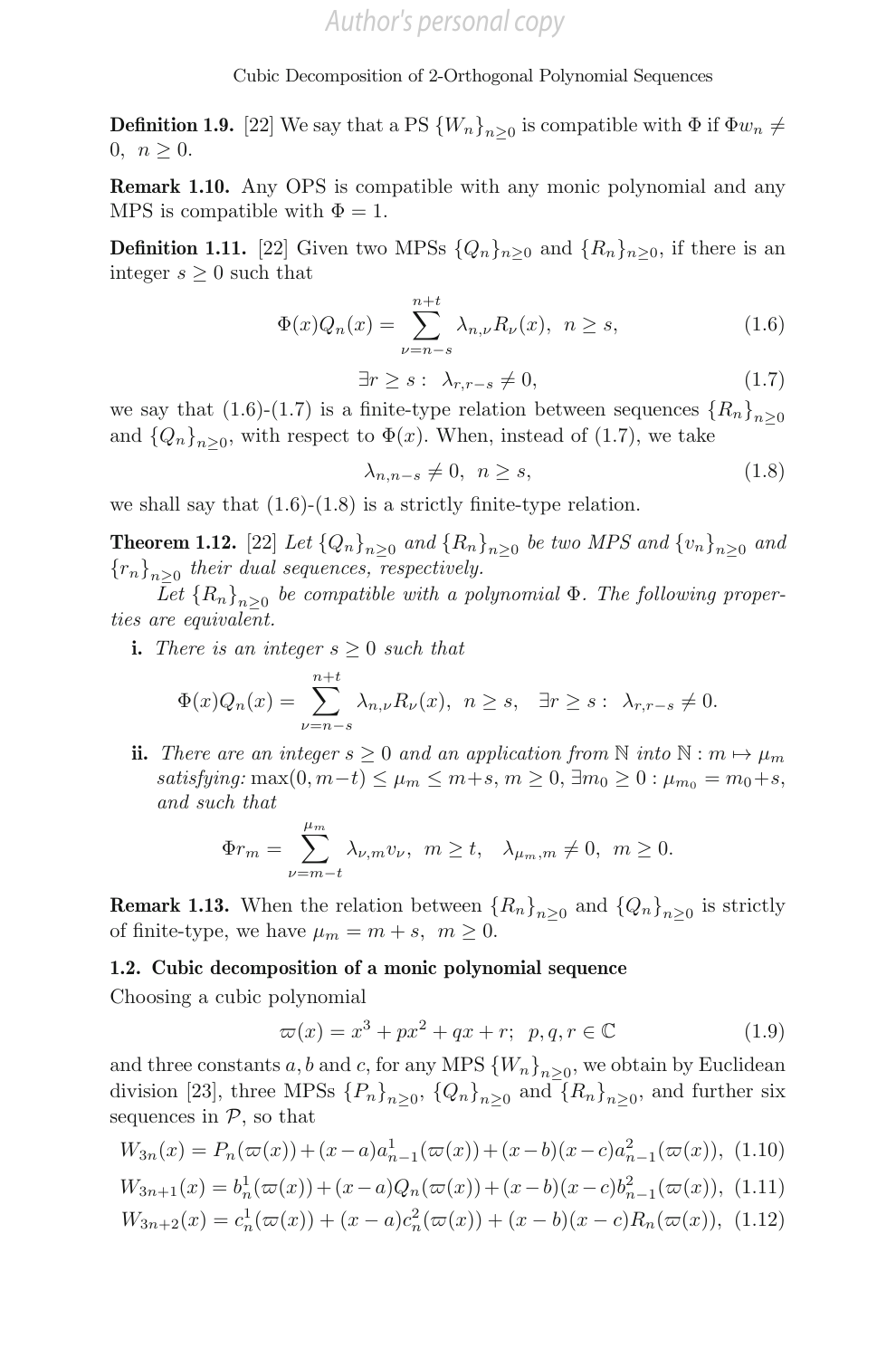with  $\deg a_{n-1}^1 \leq n-1$ ,  $\deg a_{n-1}^2 \leq n-1$ ,  $\deg b_n^1 \leq n$ ,  $\deg b_{n-1}^2 \leq n-1$ ,  $\deg c_n^1 \leq n$  and  $\deg c_n^2 \leq n$ . Organizing the nine component sequences in a matrix, we introduce the following notation, as have been done previously in [23].

$$
M_n(x) = \begin{pmatrix} P_n(x) & a_{n-1}^1(x) & a_{n-1}^2(x) \\ b_n^1(x) & Q_n(x) & b_{n-1}^2(x) \\ c_n^1(x) & c_n^2(x) & R_n(x) \end{pmatrix}
$$
(1.13)

Indeed,  $(1.10-1.12)$  is the most general cubic decomposition  $(CD)$  of a given MPS  ${W_n}_{n>0}$  and it was presented in [23]. In this CD of  ${W_n}_{n>0}$ , the sequences  $\{P_n\}_{n\geq 0}$ ,  $\{Q_n\}_{n\geq 0}$ ,  $\{R_n\}_{n\geq 0}$  are called the principal components, and the remaining six  ${a_{n-1}^1}_{n\geq 0}$ ,  ${a_{n-1}^2}_{n\geq 0}$ ,  ${b_n^1}_{n\geq 0}$ ,  ${b_{n-1}^2}_{n\geq 0}$ ,  ${c_n^1}_{n\geq 0}$ ,  ${c_n^2}_{n\geq 0}$  are called the secondary components. Notice that these latest are nor necessarily (free) polynomial sequences, neither monic. We will denote by  ${w_n}_{n>0}$ ,  ${u_n}_{n>0}$ ,  ${v_n}_{n>0}$  and  ${r_n}_{n>0}$  the dual sequences of  ${W_n}_{n>0}$ ,  ${P_n}_{n>0}, \overline{{Q_n}}_{n>0}$  and  ${R_n}_{n>0}$ , respectively.

The following result characterizes the nine component sequences of a CD, for any given MPS, that is, for any set of structure coefficients.

**Theorem 1.14.** [23] A MPS  $\{W_n\}_{n>0}$ , with structure coefficients (1.1) and  $(1.2)$ , admits the CD  $(1.10)$ – $(1.12)$  if and only if the following relations are fulfilled for  $n \geq 0$ ,

$$
(Z_{0})\ b_{0}^{1}(x) = a - \beta_{0},
$$
\n
$$
(Z_{1})\ c_{n}^{1}(x) = -\sum_{\nu=0}^{n-1} \chi_{3n,3\nu+1} b_{\nu}^{1}(x) - (\beta_{3n+1} - a)b_{n}^{1}(x) + \Theta(x)b_{n-1}^{2}(x) - \sum_{\nu=0}^{n} \chi_{3n,3\nu+2} c_{\nu}^{1}(x) - \sum_{\nu=0}^{n} \chi_{3n,3\nu} P_{\nu}(x) - (a - b)(a - c)Q_{n}(x),
$$
\n
$$
(Z_{2})\ c_{n}^{2}(x) = -\sum_{\nu=0}^{n} \chi_{3n,3\nu} a_{\nu-1}^{1}(x) + b_{n}^{1}(x) + Lb_{n-1}^{2}(x) - \sum_{\nu=0}^{n} \chi_{3n+1} P_{\nu}(x) - \sum_{\nu=0}^{n} \chi_{3n,3\nu+1} P_{\nu}(x) - (\beta_{3n+1} + a - b - c)Q_{n}(x),
$$
\n
$$
(Z_{3})\ R_{n}(x) = -\sum_{\nu=0}^{n} \chi_{3n,3\nu} a_{\nu-1}^{2}(x) - \sum_{\nu=0}^{n-1} \chi_{3n,3\nu+1} b_{\nu-1}^{2}(x) - (\beta_{3n+1} + a - b - c)Q_{n}(x),
$$
\n
$$
(Z_{4})\ P_{n+1}(x) = -\sum_{\nu=0}^{n} \chi_{3n+3\nu} a_{\nu-1}^{2}(x) - \sum_{\nu=0}^{n-1} \chi_{3n,3\nu+2} R_{\nu}(x),
$$
\n
$$
(Z_{4})\ P_{n+1}(x) = -\sum_{\nu=0}^{n} \chi_{3n+1,3\nu} P_{\nu}(x) - (\beta_{3n+2} - a)c_{n}^{1}(x) - (a - b)(a - c)c_{n}^{2}(x) - \sum_{\nu=0}^{n-1} \chi_{3n+1,3\nu+1} b_{\nu}^{1}(x) + \Theta(x)R_{n}(x),
$$
\n
$$
(Z_{5})\ a_{n}^{1}(x) = -\sum_{\nu=0}^{n} \chi_{3n+1,3\nu} a_{
$$

$$
(Z_9) \quad b_n^2(x) = a_n^1(x) - \sum_{\nu=0}^n \chi_{3n+2,3\nu} a_{\nu-1}^2(x) + P_{n+1}(x) - \sum_{\nu=0}^n \chi_{3n+2,3\nu+1} Q_{\nu}(x),
$$
  

$$
(Z_9) \quad b_n^2(x) = a_n^1(x) - \sum_{\nu=0}^n \chi_{3n+2,3\nu} a_{\nu-1}^2(x) - (\beta_{3n+3} + b + c + p) a_n^2(x)
$$

$$
-\sum_{\nu=0}^{n} \chi_{3n+2,3\nu+1} b_{\nu-1}^{2}(x) - \sum_{\nu=0}^{n} \chi_{3n+2,3\nu+2} R_{\nu}(x),
$$
  
where by convention  $\sum_{\nu=0}^{-1} 0$  and

$$
\Theta(x) = x - r + aL + bc(b + c + p),
$$
\n(1.14)

$$
L = bc - q - (b + c + p)(b + c).
$$
 (1.15)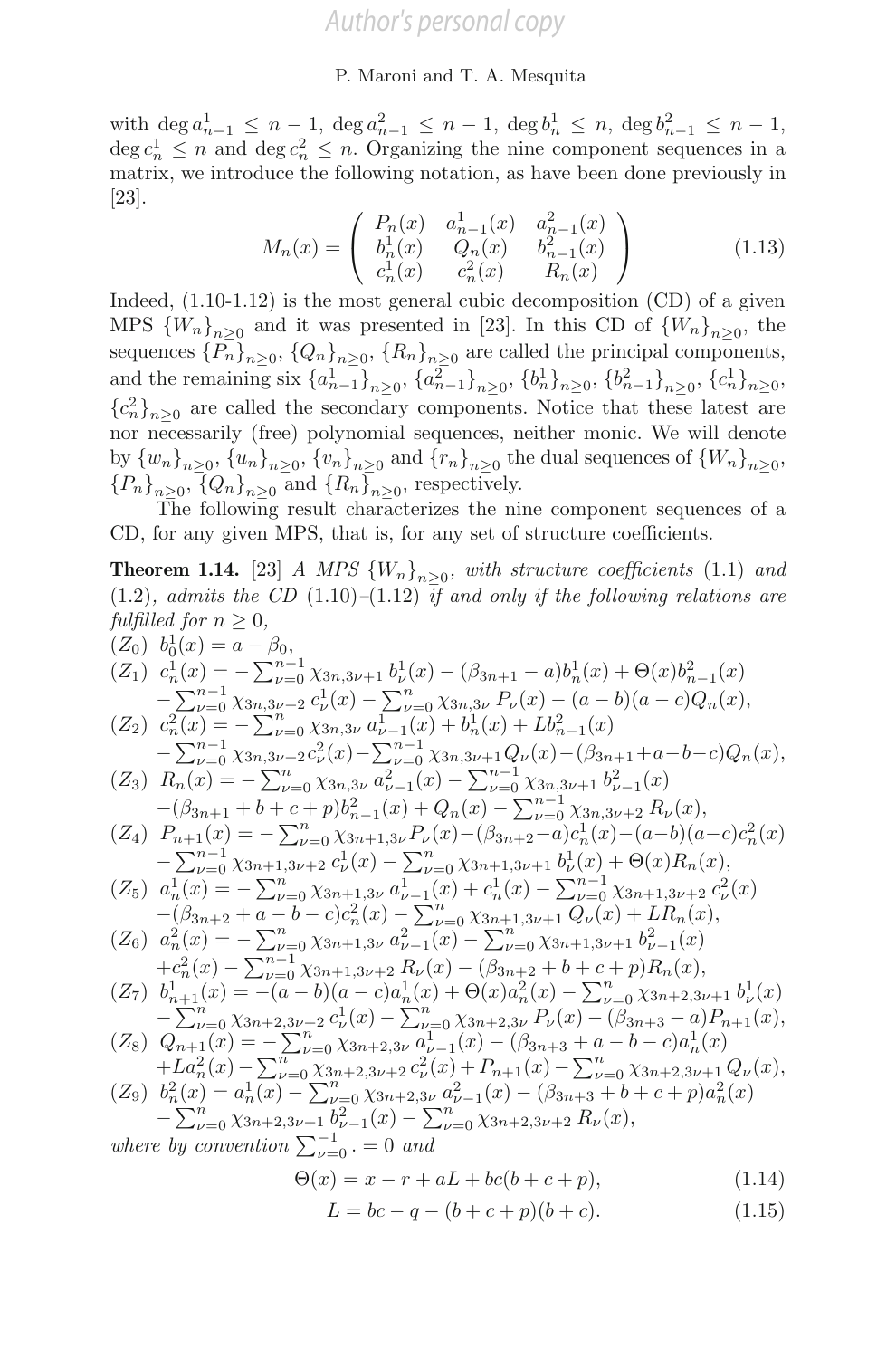Finally, we present a result with several equivalent characterizations of the most simple CD, where the six secondary components vanish, that is, where the matrix  $M_n(x)$  is a diagonal matrix. This situation will be referred both as a diagonal CD and according to the next definition.

**Definition 1.15.** A MPS for which the CD  $(1.10)-(1.12)$  has all the secondary components equal to zero will be called  $\begin{pmatrix} a & b & c \\ p & q & r \end{pmatrix}$ -symmetric.

**Remark 1.16.** Regarding Lemma 1.6, a  $\begin{pmatrix} 0 & 0 & 0 \\ 0 & 0 & 0 \end{pmatrix}$ - symmetric MPS is in fact a 2-symmetric MPS.

**Theorem 1.17.** [23] Let  ${W_n}_{n>0}$  be a MPS. The following assertions are equivalent, where L is defined by  $(1.15)$  and  $n \geq 0$ . **a.**  $a_m^1 = a_m^2 = b_m^1 = b_m^2 = c_m^1 = c_m^2 = 0, m \ge 0,$ or  ${W_n}_{n\geq 0}$  is  $\begin{pmatrix} a & b & c \\ p & q & r \end{pmatrix}$ - symmetric. **b.**  $\sigma_{\varpi}(w_{3n+1})=0$ ,  $\sigma_{\varpi}((x-a)w_{3n})=0$ ,  $\sigma_{\varpi}((x-b)(x-c)w_{3n})=0$ ,  $\sigma_{\varpi}(w_{3n+2})=0$ ,  $\sigma_{\varpi}((x-a)w_{3n+2})=0$ ,  $\sigma_{\varpi}((x-b)(x-c)w_{3n+1})=0$ . c. The content of b. and  $u_n = \sigma_\varpi(w_{3n}), \ \ v_n = \sigma_\varpi((x - a)w_{3n+1}), \ \ r_n = \sigma_\varpi((x - b)(x - c)w_{3n+2}).$ d. (d.1)  $\beta_{3n} = a$ , (d.2)  $\beta_{3n+1} = b + c - a$ , (d.3);  $\beta_{3n+2} = -(b + c + p)$ , (d.4)  $\chi_{3n,3\nu} = -(a-b)(a-c)\langle u_{\nu}, Q_n \rangle, 0 \le \nu \le n,$ (d.5)  $\chi_{3n,3\nu+1} = 0$ , (d.6)  $\chi_{3n,3\nu+2} = \langle r_{\nu}, Q_n \rangle$ ,  $0 \le \nu < n$ , (d.7)  $\chi_{3n+1,3\nu} = \langle u_{\nu}, xR_n(x) \rangle + [aL + bc(b+c+p) - r] \langle u_{\nu}, R_n(x) \rangle,$ (d.8)  $\chi_{3n+1,3\nu+1} = L \langle v_\nu, R_n(x) \rangle, 0 \leq \nu \leq n,$ (d.9)  $\chi_{3n+1,3\nu+2} = 0, 0 \le \nu < n,$  (d.10)  $\chi_{3n+2,3\nu} = 0, 0 \le \nu \le n,$ (d.11)  $\chi_{3n+2,3\nu+1} = \langle v_\nu, P_{n+1}(x) \rangle$ , (d.12)  $\chi_{3n+2,3\nu+2} = 0$ ,  $0 \le \nu \le n$ .

### 2. Cubic decomposition of a 2-orthogonal sequence

Given a 2-orthogonal MPS  ${W_n}_{n>0}$ , we know that it fulfils a third order recurrence relation, which can be written as follows, where the correspondent recurrence coefficients are  $\beta_n$ ,  $\gamma_{n+1}^1$ ,  $\gamma_{n+1}^0$ ,  $n \ge 0$ , with  $\gamma_{n+1}^0 \ne 0$ ,  $n \ge 0$ .

$$
W_{n+3}(x) = (x - \beta_{n+2})W_{n+2}(x) - \gamma_{n+2}^1 W_{n+1}(x) - \gamma_{n+1}^0 W_n(x), \quad n \ge 0,
$$
  

$$
W_0(x) = 1, \quad W_1(x) = x - \beta_0, \quad W_2(x) = (x - \beta_1)W_1(x) - \gamma_1^1.
$$

Taking into consideration Theorem 1.14, we begin to give necessary and sufficient relations concerning the decomposed MPS 2-orthogonality.

**Theorem 2.1.** A MPS defined by  $(1.10)$ – $(1.12)$  is 2-orthogonal if and only if the following relations are met, for  $n \geq 0$ , where  $\Theta(x)$  and L are defined by (1.14) and (1.15), and  $c_{-1}^1(x) = c_{-1}^2(x) = R_{-1}(x) = 0$ .

$$
(B_0) b_0^1(x) = a - \beta_0,
$$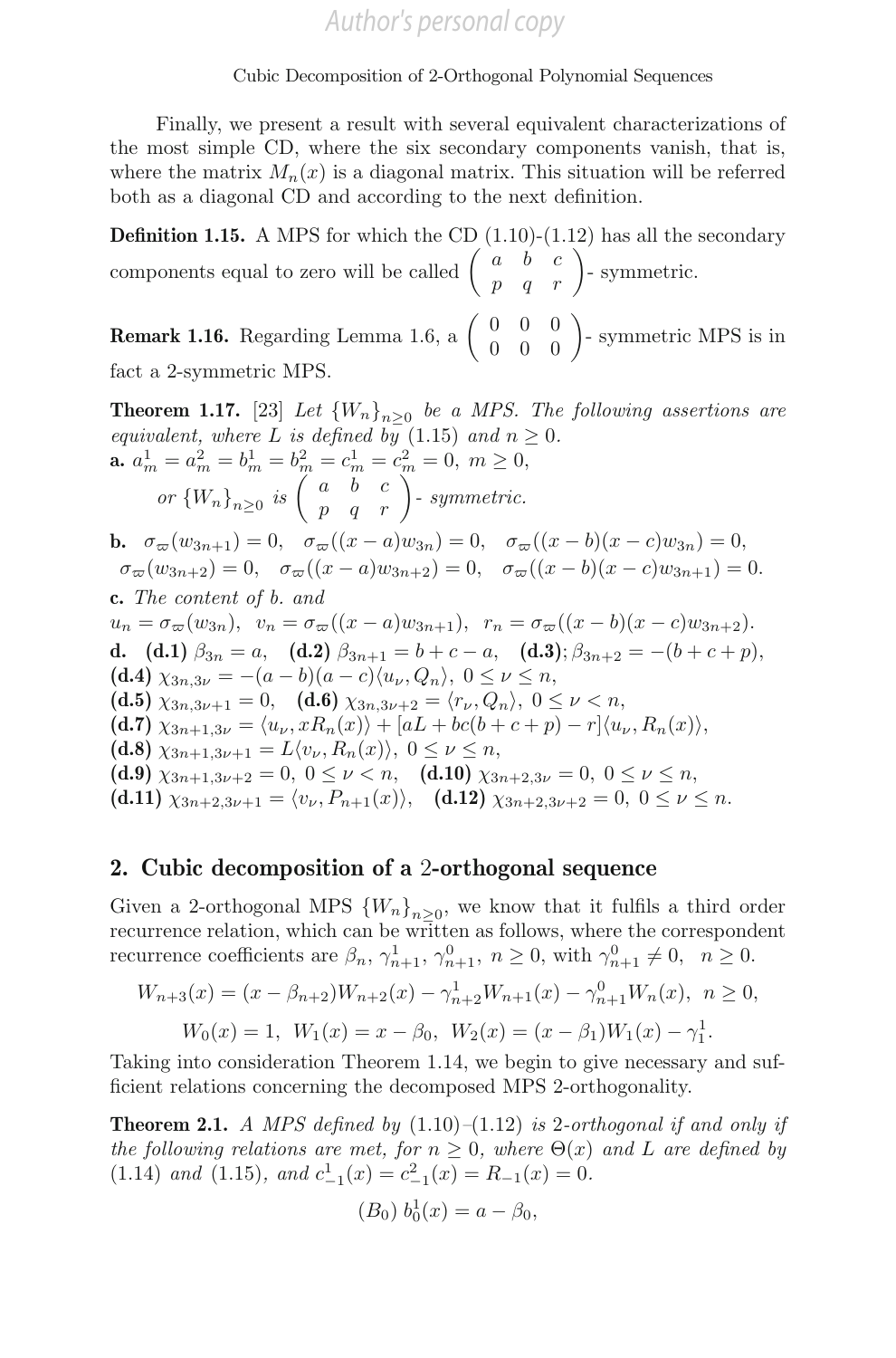### 8 P. Maroni and T. A. Mesquita

$$
(B_1) c_n^1(x) = -(\beta_{3n+1} - a)b_n^1(x) + \Theta(x)b_{n-1}^2(x) - \gamma_{3n}^0 c_{n-1}^1(x) - \gamma_{3n+1}^1 P_n(x)
$$
  
\n
$$
- (a - b)(a - c)Q_n(x),
$$
  
\n
$$
(B_2) c_n^2(x) = -\gamma_{3n+1}^1 a_{n-1}^1(x) + b_n^1(x) + Lb_{n-1}^2(x) - \gamma_{3n}^0 c_{n-1}^2(x)
$$
  
\n
$$
- (\beta_{3n+1} + a - b - c)Q_n(x),
$$
  
\n
$$
(B_3) R_n(x) = -\gamma_{3n+1}^1 a_{n-1}^2(x) - (\beta_{3n+1} + b + c + p)b_{n-1}^2(x) + Q_n(x)
$$
  
\n
$$
- \gamma_{3n}^0 R_{n-1}(x),
$$
  
\n
$$
(B_4) P_{n+1}(x) = -\gamma_{3n+1}^0 P_n(x) - (\beta_{3n+2} - a)c_n^1(x) - \gamma_{3n+2}^1 b_n^1(x)
$$
  
\n
$$
- (a - b)(a - c)c_n^2(x) + \Theta(x)R_n(x),
$$
  
\n
$$
(B_5) a_n^1(x) = -\gamma_{3n+1}^0 a_{n-1}^1(x) + c_n^1(x) - (\beta_{3n+2} + a - b - c)c_n^2(x)
$$
  
\n
$$
- \gamma_{3n+2}^1 Q_n(x) + L R_n(x),
$$
  
\n
$$
(B_6) a_n^2(x) = -\gamma_{3n+1}^0 a_{n-1}^2(x) - \gamma_{3n+2}^1 b_{n-1}^2(x) + c_n^2(x)
$$
  
\n
$$
- (\beta_{3n+2} + b + c + p)R_n(x),
$$
  
\n
$$
(B_7) b_{n+1}^1(x) = - (a - b)(a - c)a_n^1(x) + \Theta(x)a_n^2(x) - \gamma_{3n+2}^0 b_n^1(x)
$$
  
\n
$$
- \gamma_{3n+3}^1 c_n^1(x) - (\beta_{3n+3} - a)P_{n+1}(x),
$$
  
\n
$$
(
$$

*Proof.* The sequence  $\{W_n\}_{n>0}$  is 2-orthogonal if and only if its structure coefficients are:  $\chi_{n+1,n+1} = \gamma_{n+2}^1$ ,  $\chi_{n+1,n} = \gamma_{n+1}^0 \neq 0$ , and  $\chi_{n+1,\nu} = 0$ ,  $0 \leq \nu < n$ . Then, Theorem 1.14 concludes the proof.

In the next corollary, we present three relations that begin as recurrence relations of third order (for each principal component) and after they are completed with a linear combination of elements of only two secondary component sequences. They establish conditions that assure the 2-orthogonality of the principal components.

**Corollary 2.2.** A 2-orthogonal MPS with CD given by  $(1.10)$ – $(1.12)$  fulfils the following relations, where  $\Theta(x)$  and L are defined by (1.14) and (1.15).

$$
P_{n+3}(x) = (\Theta(x) - \bar{A}_{3n+3}) P_{n+2}(x) - \bar{B}_{3n+3} P_{n+1}(x) - \bar{C}_{3n+3} P_n(x) \quad (2.1)
$$

$$
- \bar{M}_{3n+3} b_n^1(x) - \bar{K}_{3n+3} b_{n+1}^1(x) - \bar{H}_{3n+3} b_{n+2}^1(x)
$$

$$
- \bar{N}_{3n+3} c_n^1(x) - \bar{V}_{3n+3} c_{n+1}^1(x) - \bar{S}_{3n+3} c_{n+2}^1(x),
$$

$$
Q_{n+3}(x) = (\Theta(x) - \bar{A}_{3n+4})Q_{n+2}(x) - \bar{B}_{3n+4}Q_{n+1}(x) - \bar{C}_{3n+4}Q_n(x)
$$
 (2.2)  

$$
- \bar{M}_{3n+4}c_n^2(x) - \bar{K}_{3n+4}c_{n+1}^2(x) - \bar{H}_{3n+4}c_{n+2}^2(x)
$$
  

$$
- \bar{N}_{3n+4}a_n^1(x) - \bar{V}_{3n+4}a_{n+1}^1(x) - \bar{S}_{3n+4}a_{n+2}^1(x),
$$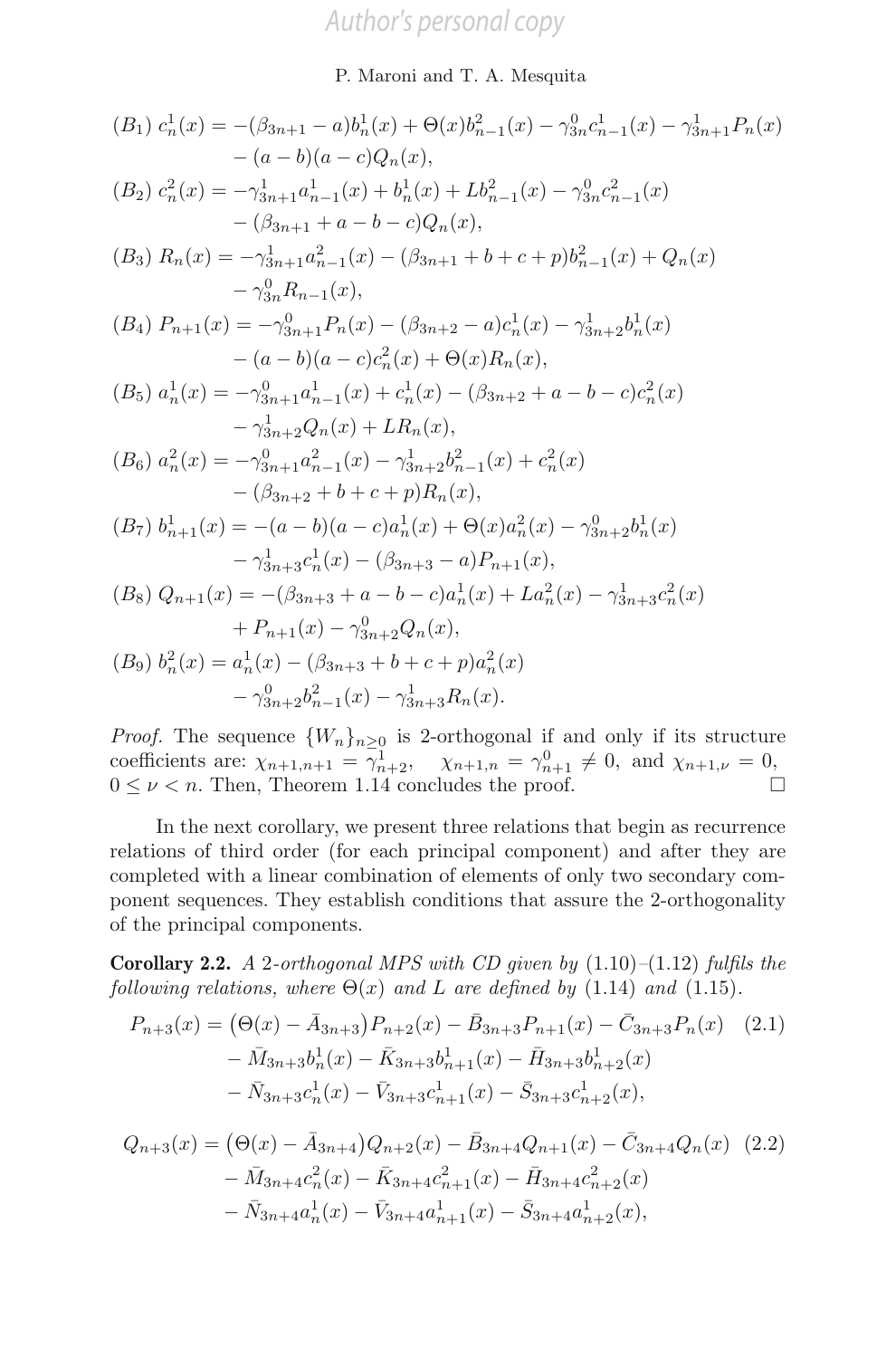Cubic Decomposition of 2-Orthogonal Polynomial Sequences

$$
R_{n+3}(x) = (\Theta(x) - \bar{A}_{3n+5}) R_{n+2}(x) - \bar{B}_{3n+5} R_{n+1}(x) - \bar{C}_{3n+5} R_n(x)
$$
 (2.3)  
\n
$$
- \bar{M}_{3n+5} a_n^2(x) - \bar{K}_{3n+5} a_{n+1}^2(x) - \bar{H}_{3n+5} a_{n+2}^2(x)
$$
  
\n
$$
- \bar{N}_{3n+5} b_n^2(x) - \bar{V}_{3n+5} b_{n+1}^2(x) - \bar{S}_{3n+5} b_{n+2}^2(x), \text{ where}
$$
  
\n
$$
\bar{A}_n = \gamma_{n+2}^0 + \gamma_{n+3}^0 + \gamma_{n+4}^0 + \gamma_{n+3}^1(\beta_{n+2} + 2\beta_{n+3} + p)
$$
  
\n
$$
+ \gamma_{n+4}^1(2\beta_{n+3} + \beta_{n+4} + p)
$$
  
\n
$$
+ (\beta_{n+3} - a)(\beta_{n+3} + a - b - c)(\beta_{n+3} + b + c + p)
$$
  
\n
$$
- (\beta_{n+3} - a)L + (a - b)(a - c)(\beta_{n+3} + b + c + p);
$$
  
\n
$$
\bar{B}_n = \gamma_{n+1}^1 \gamma_{n+2}^1 \gamma_{n+3}^1 + \gamma_n^0 \gamma_{n+2}^0 + \gamma_{n+1}^0(\gamma_{n+2}^0 + \gamma_{n+3}^0)
$$
  
\n
$$
+ \gamma_{n+1}^0 \gamma_{n+3}^1(\beta_n + \beta_{n+2} + \beta_{n+3} + p) + \gamma_{n+2}^0 \gamma_{n+1}^1(\beta_n + \beta_{n+1} + \beta_{n+3} + p);
$$
  
\n
$$
\bar{C}_n = \gamma_{n-2}^0 \gamma_{n-2}^0
$$
  
\n
$$
\bar{M}_n = \gamma_{n-1}^0(\gamma_{n+1}^0 \gamma_{n+3}^1 + \gamma_{n+2}^0 \gamma_{n+1}^1) + \gamma_n^0 \gamma_{n+2}^0 \gamma_{n-1}^1;
$$
  
\n
$$
\bar{K}_n = \gamma_{n
$$

**Remark 2.3.** The initial conditions of relations  $(2.1)-(2.3)$  can be written explicitly through relations  $(B_0)$ - $(B_9)$  of Theorem 2.1 with  $n = 0, 1, 2$ . This will not be done here due to their extensive expressions.

Proof. In order to obtain the indicated relations, we apply the elimination method to the list of identities of Theorem 2.1. With respect to relation (2.1), we begin to consider  $(B_4)$ , with  $n \to n+1$ ,

$$
P_{n+2}(x) = \Theta(x)R_{n+1}(x) - (a - b)(a - c)c_{n+1}^{2}(x) - \gamma_{3n+5}^{1}b_{n+1}^{1}(x) - (\beta_{3n+5} - a)c_{n+1}^{1}(x) - \gamma_{3n+4}^{0}P_{n+1}(x),
$$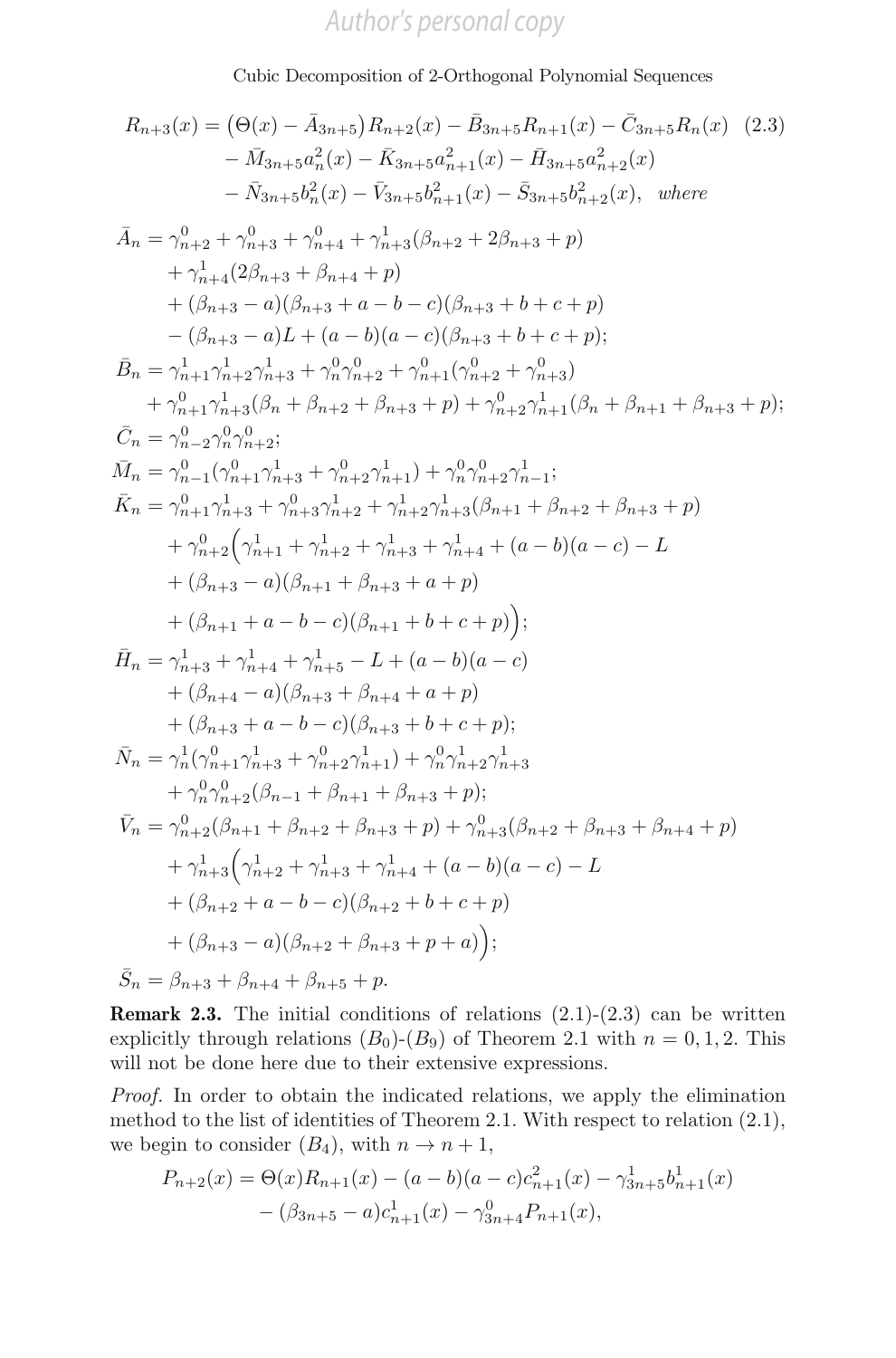and we need to substitute  $\Theta(x)R_{n+1}(x) - (a-b)(a-c)c_{n+1}^2(x)$  by an equivalent expression written in terms of elements of the sequences  $\{P_n(x)\}_n>0$ ,  ${b_n^1(x)}_{n \geq 0}$  and  ${c_n^1(x)}_{n \geq 0}$ . Having the purpose of deducing such expression, let us consider relation  $(B_3)$ , with  $n \to n+1$ , where  $Q_{n+1}(x)$  is replaced by the expression given by  $(B_8)$ , yielding:

$$
R_{n+1}(x) = P_{n+1}(x) - \gamma_{3n+2}^{0} Q_n(x) - (\beta_{3n+3} + a - b - c) a_n^{1}(x)
$$
  
+  $(L - \gamma_{3n+4}^{1}) a_n^{2}(x) - (\beta_{3n+4} + b + c + p) b_n^{2}(x) - \gamma_{3n+3}^{1} c_n^{2}(x) - \gamma_{3n+3}^{0} R_n(x).$ 

Replacing, also,  $Q_n(x)$  by the expression given by  $(B_3)$ , we get:

$$
R_{n+1}(x) = P_{n+1}(x) - \gamma_{3n+2}^0 \gamma_{3n+1}^1 a_{n-1}^2(x) + (L - \gamma_{3n+4}^1) a_n^2(x)
$$
(2.4)  

$$
- \gamma_{3n+2}^0 (\beta_{3n+1} + b + c + p) b_{n-1}^2(x) - (\beta_{3n+4} + b + c + p) b_n^2(x)
$$
  

$$
- \gamma_{3n}^0 \gamma_{3n+2}^0 R_{n-1}(x) - (\gamma_{3n+2}^0 + \gamma_{3n+3}^0) R_n(x)
$$
  

$$
- (\beta_{3n+3} + a - b - c) a_n^1(x) - \gamma_{3n+3}^1 c_n^2(x).
$$

To obtain a suitable expression for  $\Theta(x)R_{n+1}(x)$  as explained above, we will have to take identity (2.4) multiplied by  $\Theta(x)$ , therefore, it is time to write  $\Theta(x)a_n^2(x), \Theta(x)b_{n-1}^2(x), \Theta(x)R_n(x), \Theta(x)a_n^1(x)$  and  $\Theta(x)c_n^2(x)$  as linear combinations of elements of the sequences  $\{P_n(x)\}_{n\geq 0}$ ,  $\{b_n^1(x)\}_{n\geq 0}$  and  ${c_n(x)}_n \geq 0$  plus an additional term with coefficient  $-(a-b)(a-c)$ . In fact, by  $(B_7)$ ,  $(B_1)$  and  $(B_4)$  we have (respectively):

$$
\Theta(x)a_n^2(x) = (a - b)(a - c)a_n^1(x) + \gamma_{3n+2}^0 b_n^1(x) + b_{n+1}^1(x) + \gamma_{3n+3}^1 c_n^1(x) + (\beta_{3n+3} - a)P_{n+1}(x),
$$
\n(2.5)

$$
\Theta(x)b_{n-1}^2(x) = (\beta_{3n+1} - a)b_n^1(x) + \gamma_{3n}^0 c_{n-1}^1(x) + c_n^1(x) + \gamma_{3n+1}^1 P_n(x)
$$
 (2.6)  
+  $(a - b)(a - c)Q_n(x)$ ,

$$
\Theta(x)R_n(x) = \gamma_{3n+2}^1 b_n^1(x) + (\beta_{3n+2} - a)c_n^1(x) + (a - b)(a - c)c_n^2(x)
$$
 (2.7)  
+  $\gamma_{3n+1}^0 P_n(x) + P_{n+1}(x)$ .

These identities permit to write, through  $(B_9)$  multiplied by  $\Theta(x)$ , the following, for  $n \geq 0$ :

$$
\Theta(x)a_n^1(x = (\beta_{3n+3} + b + c + p)\Theta(x)a_n^2(x) + \gamma_{3n+2}^0\Theta(x)b_{n-1}^2(x) + \Theta(x)b_n^2(x) \n+ \gamma_{3n+3}^1\Theta(x)R_n(x) \n\Rightarrow \Theta(x)a_n^1(x) = \left(\gamma_{3n+2}^0(\beta_{3n+1} + \beta_{3n+3} - a + b + c + p) + \gamma_{3n+2}^1\gamma_{3n+3}^1\right)b_n^1(x) \n+ (\beta_{3n+3} + \beta_{3n+4} - a + b + c + p)b_{n+1}^1(x) + \gamma_{3n}^0\gamma_{3n+2}^0c_{n-1}^1(x) \n+ \left(\gamma_{3n+3}^1(\beta_{3n+2} + \beta_{3n+3} - a + b + c + p) + \gamma_{3n+2}^0 + \gamma_{3n+3}^0\right)c_n^1(x) + c_{n+1}^1(x) \n+ \left(\gamma_{3n+3}^1 + \gamma_{3n+4}^1 + (\beta_{3n+3} - a)(\beta_{3n+3} + b + c + p)\right)P_{n+1}(x)
$$
\n(2.8)  
\n+  $\left(\gamma_{3n+2}^0\gamma_{3n+1}^1 + \gamma_{3n+1}^0\gamma_{3n+3}^1\right)P_n(x) + (a - b)(a - c)\phi_1(x),$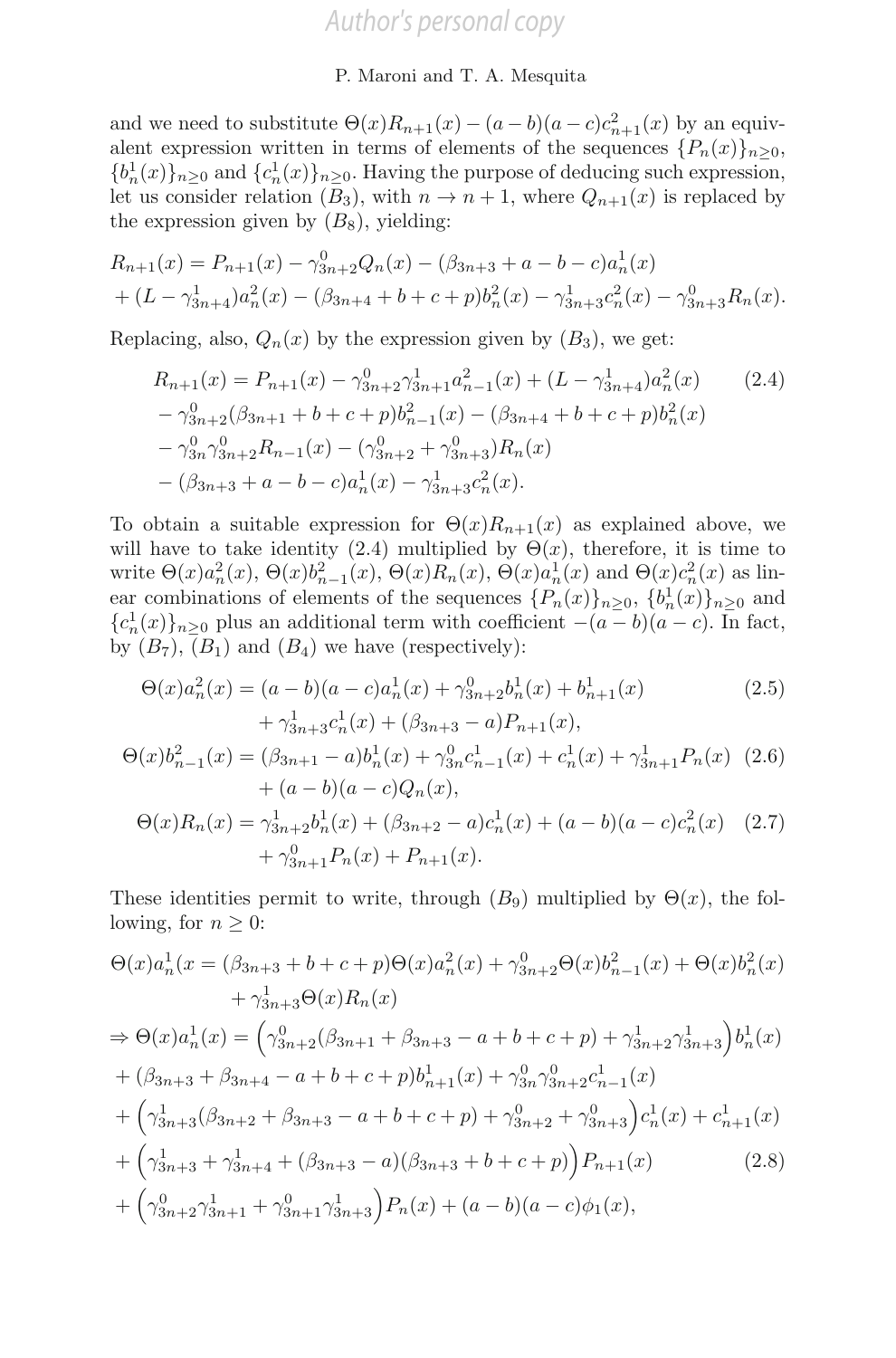with  $\phi_1(x) = (\beta_{3n+3} + b + c + p)a_n^1(x) + \gamma_{3n+3}^1 c_n^2(x) + \gamma_{3n+2}^0 Q_n(x) + Q_{n+1}(x)$ . Using  $(B_6)$  multiplied by  $\Theta(x)$ , we obtain the following, for  $n \geq 1$ :

$$
\Theta(x)c_n^2(x) = \gamma_{3n+1}^0 \Theta(x)a_{n-1}^2(x) + \Theta(x)a_n^2(x) + \gamma_{3n+2}^1 \Theta(x)b_{n-1}^2(x)
$$
  
+  $(\beta_{3n+2} + b + c + p)\Theta(x)R_n(x)$   
 $\Rightarrow \Theta(x)c_n^2(x) = \gamma_{3n-1}^0 \gamma_{3n+1}^0 b_{n-1}^1(x)$   
+  $(\gamma_{3n+1}^0 + \gamma_{3n+2}^0 + \gamma_{3n+2}^1(\beta_{3n+1} + \beta_{3n+2} - a + b + c + p))b_n^1(x)$   
+  $b_{n+1}^1(x) + (\gamma_{3n+1}^0 \gamma_{3n}^1 + \gamma_{3n}^0 \gamma_{3n+2}^1)c_{n-1}^1(x)$   
+  $(\gamma_{3n+2}^1 + \gamma_{3n+3}^1 + (\beta_{3n+2} - a)(\beta_{3n+2} + b + c + p))c_n^1(x)$   
+  $(\gamma_{3n+1}^0(\beta_{3n} + \beta_{3n+2} - a + b + c + p) + \gamma_{3n+1}^1 \gamma_{3n+2}^1)P_n(x)$   
+  $(\beta_{3n+2} + \beta_{3n+3} - a + b + c + p)P_{n+1}(x) + (a - b)(a - c)\phi_2(x),$ 

with  $\phi_2(x) = \gamma_{3n+1}^0 a_{n-1}^1(x) + a_n^1(x) + (\beta_{3n+2} + b + c + p)c_n^2(x) + \gamma_{3n+2}^1 Q_n(x)$ Thus, we can now multiply  $(2.4)$  by  $\Theta(x)$  and introduce  $(2.5)-(2.9)$ .

Afterwards, we add, in both members, the term  $-(a-b)(a-c)c_{n+1}^2(x)$  and after several algebraic simplifications where the identities  $(B_2)$ ,  $(B_5)$ ,  $(B_8)$ and  $(B_9)$  are used, we obtain the following:

$$
\Theta(x)R_{n+1}(x) - (a - b)(a - c)c_{n+1}^{2}(x) = (\Theta(x) - \bar{A}_{3n} + \gamma_{3n+4}^{0})P_{n+1}(x)
$$
  
\n
$$
- \bar{B}_{3n}P_{n}(x) - \bar{C}_{3n}P_{n-1}(x) - \bar{M}_{3n}b_{n-1}^{1}(x) - \bar{K}_{3n}b_{n}^{1}(x)
$$
  
\n
$$
+ (-\bar{H}_{3n} + \gamma_{3n+5}^{1})b_{n+1}^{1}(x) - \bar{N}_{3n}c_{n-1}^{1}(x) - \bar{V}_{3n}c_{n}^{1}(x)
$$
  
\n
$$
+ (-\bar{S}_{3n} + \beta_{3n+5} - a)c_{n+1}^{1}(x), \quad n \ge 1.
$$
\n(2.10)

Finally, identity (2.1) is established when we insert (2.10) information in  $(B_4)$ . The relations (2.2) and (2.3) can be obtained by similar calculations.  $\Box$ 

**Remark 2.4.** •  $b_n^1 = c_n^1 = 0$ ,  $n \ge 0 \Rightarrow \{P_n\}_{n \ge 0}$  is 2-orthogonal.

- $c_n^2 = a_n^1 = 0$ ,  $n \ge 0$   $\Rightarrow$   $\{Q_n\}_{n \ge 0}$  is 2-orthogonal.
- $a_n^2 = b_n^2 = 0$ ,  $n \ge 0$   $\Rightarrow$   $\{R_n\}_{n \ge 0}$  is 2-orthogonal.
- If  $\bar{M}_n = \bar{K}_n = \bar{H}_n = \bar{N}_n = \bar{V}_n = \bar{S}_n = 0, n \geq 0$ , then the principal components are 2-orthogonal.
- In [24] it was proved a converse of corollary 2.2.

Example 2.5. Taking, as an example, the 2-Chebyshev MOPS defined by  $\beta_n = 0, \gamma_{n+1}^0 = \gamma, \gamma_{n+1}^1 = \alpha, \ \ n \ge 0$ , with  $\gamma \ne 0$  [8], we obtain:

$$
\bar{M}_n = 3\alpha\gamma^2, \quad \bar{K}_n = p\alpha^2 + q\gamma + 6\alpha\gamma, \quad \bar{H}_n = q + 3\alpha,
$$
  

$$
\bar{N}_n = \gamma (3\alpha^2 + p\gamma), \quad \bar{V}_n = q\alpha + 3\alpha^2 + 2p\gamma, \quad \bar{S}_n = p.
$$

Thus,  $\overline{M}_n = \overline{K}_n = \overline{H}_n = \overline{N}_n = \overline{V}_n = \overline{S}_n = 0$ ,  $n \geq 0$ , if and only if  $p = q = 0$  and  $\alpha = 0$ , that is, the given 2-Chebyshev MOPS is 2-symmetric. In that case, the three principal components fulfill the following recurrence relation  $B_{n+3}(x)=(x - r - 3\gamma)B_{n+2}(x) - 3\gamma^2B_{n+1}(x) - \gamma^3B_n(x), n \ge 0,$ with the initial conditions:  $P_0(x) = Q_0(x) = R_0(x) = 1$ ,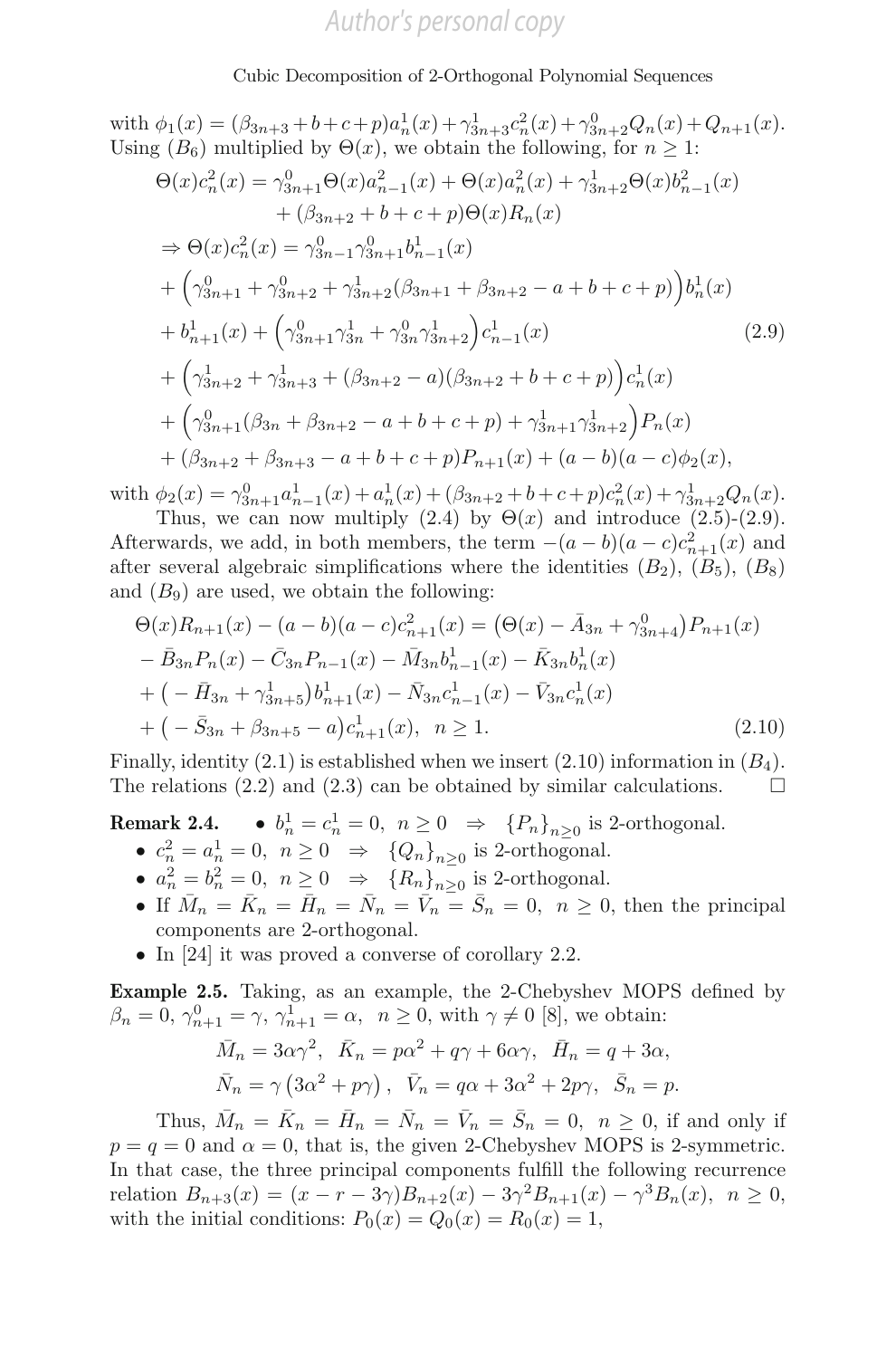$P_1(x) = x - r - \gamma$ ,  $Q_1(x) = x - r - 2\gamma$ ,  $R_1(x) = x - r - 3\gamma$ ,  $P_2(x) = x^2 + r^2 - 2x(r+2\gamma) + 4r\gamma + \gamma^2$ ,  $Q_2(x) = x^2 + r^2 - x(2r+5\gamma) + 5r\gamma + 3\gamma^2$ ,  $R_2(x) = x^2 + r^2 - 2x(r + 3\gamma) + 6r\gamma + 6\gamma^2.$ 

### 2.1. The diagonal cubic decomposition of a 2-orthogonal sequence

As mentioned before, in reference [7] we find a natural cubic decomposition for a d-orthogonal and d-symmetric MPS, when  $a = b = c = 0$  and  $\varpi(x) = x^3$ . It is in fact what we called above a diagonal cubic decomposition, since all the secondary components are trivial. Therefore, unlike the orthogonal case (see [23]), we know particular examples of diagonal CDs of 2-orthogonal MPSs, more specifically, of 2-symmetric sequences (with  $a = b = c = p = q = r = 0$ ). The next result describes the 2-orthogonal sequences admitting a diagonal CD, as well as all the elements of that CD.

**Theorem 2.6.** Let  ${W_n}_{n>0}$  be a MPS defined by (1.10)–(1.12), such that

$$
a_n^1 = a_n^2 = b_n^1 = b_n^2 = c_n^1 = c_n^2 = 0, \ \ n \ge 0.
$$

Then  ${W_n}_{n>0}$  is 2-orthogonal if and only if the following relations are met, where  $\Theta(x)$  and L are defined by (1.14) and (1.15).

$$
(b_1) L = 0,
$$
  
\n
$$
(b_3) \beta_{3n} = a, \quad n \ge 0,
$$
  
\n
$$
(b_4) \beta_{3n+1} = b + c - a, \quad n \ge 0,
$$
  
\n
$$
(b_5) \beta_{3n+2} = -(b + c + p), \quad n \ge 0,
$$
  
\n
$$
(b_6) \gamma_n^1 = 0, \quad n \ge 1,
$$
  
\n
$$
(b_7) P_{n+1}(x) = Q_{n+1}(x) + \gamma_{3n+2}^0 Q_n(x), \quad n \ge 0,
$$
  
\n
$$
(b_8) Q_{n+1}(x) = R_{n+1}(x) + \gamma_{3n+3}^0 R_n(x), \quad n \ge 0,
$$
  
\n
$$
(b_9) \Theta(x) R_n(x) = P_{n+1}(x) + \gamma_{3n+1}^0 P_n(x), \quad n \ge 0.
$$

*Proof.* Let us consider the relations of Theorem 2.1, with  $a_n^1 = a_n^2 = b_n^1 =$  $b_n^2 = c_n^1 = c_n^2 = 0, \ \ n \ge 0.$ 

$$
(\tilde{B}_0) \ \beta_0 = a, \quad (\tilde{B}_1) \ \gamma_{3n+1}^1 P_n(x) + (a - b)(a - c)Q_n(x) = 0,
$$
  
\n
$$
(\tilde{B}_2) \ \beta_{3n+1} + a - b - c = 0, \quad (\tilde{B}_3) \ Q_n(x) = \gamma_{3n}^0 R_{n-1}(x) + R_n(x),
$$
  
\n
$$
(\tilde{B}_4) \ P_{n+1}(x) + \gamma_{3n+1}^0 P_n(x) = \Theta(x)R_n(x), \quad (\tilde{B}_5) \ \gamma_{3n+2}^1 Q_n(x) = LR_n(x),
$$
  
\n
$$
(\tilde{B}_6) \ \beta_{3n+2} + b + c + p = 0, \quad (\tilde{B}_7) \ \beta_{3n+3} = a,
$$
  
\n
$$
(\tilde{B}_8) \ P_{n+1}(x) = \gamma_{3n+2}^0 Q_n(x) + Q_{n+1}(x), \quad (\tilde{B}_9) \ \gamma_{3n+3}^1 = 0, \quad n \ge 0.
$$

Notice that the relations  $(\tilde{B}_2), (\tilde{B}_3), (\tilde{B}_4), (\tilde{B}_6)$  and  $(\tilde{B}_8)$  correspond to identities  $(b_4)$ ,  $(b_8)$ ,  $(b_9)$ ,  $(b_5)$  and  $(b_7)$ . Also,  $(\tilde{B}_7)$  and  $(\tilde{B}_0)$  correspond to  $(b_3)$ . From  $(\tilde{B}_1)$ , we obtain  $\gamma_{3n+1}^1 + (a-b)(a-c) = 0, n \ge 0$ . Let us consider  $(\tilde{B}_1)$ , with  $n \to n+1$ , and let us substitute  $P_{n+1}(x)$  by the expression given by  $(B_8)$ , as follows.

$$
\gamma_{3n+4}^1(\gamma_{3n+2}^0 Q_n(x) + Q_{n+1}(x)) + (a-b)(a-c)Q_{n+1}(x) = 0.
$$

We conclude immediately that  $\gamma_{3n+4}^1 = 0$  and thus  $(a - b)(a - c) = 0$ , which corresponds to  $(b_2)$ . Moreover, we have  $\gamma_{3n+1}^1 = 0, n \geq 0$ , due to  $(\tilde{B}_1)$ . Also, replacing the term  $Q_n(x)$  of  $(\tilde{B}_5)$  by the expression given by  $(\tilde{B}_3)$ , we get:  $\gamma_{3n+2}^1 \gamma_{3n}^0 R_{n-1}(x) + (\gamma_{3n+2}^1 - L) R_n(x) = 0$ , which implies  $\gamma_{3n+2}^1 - L = 0$  and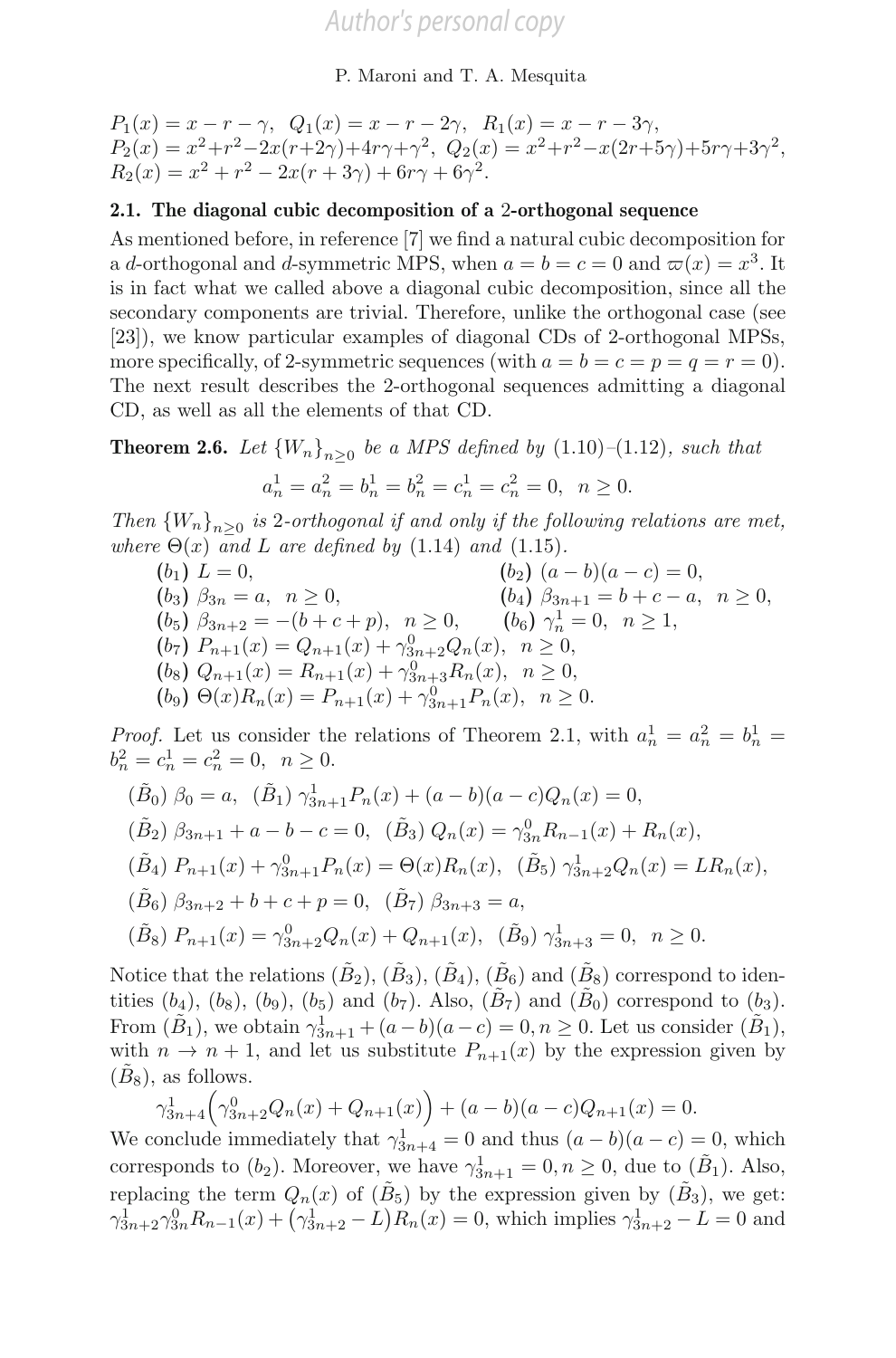$\gamma_{3n+2}^1 = 0, n \ge 1$ . Hence,  $L = 0 = \gamma_{3n+2}^1, n \ge 0$ . Therefore, we have obtained  $(b_1)$  and taking into consideration  $(\tilde{B}_9)$  we get  $(b_6)$ .

Conversely, if we suppose the relations  $(b_0)$ - $(b_9)$  and  $a_n^1 = a_n^2 = b_n^1 =$  $b_n^2 = c_n^1 = c_n^2 = 0$ ,  $n \ge 0$ , we can easily prove that  $(\tilde{B}_0)$ - $(\tilde{B}_9)$  are fulfilled, which correspond to the list of relations of Theorem 2.1 for a diagonal CD.  $\Box$ 

When a 2-orthogonal MPS admits a diagonal CD, it fulfils the list of conditions of Theorem 2.6, which imply that the coefficients  $\bar{M}_n$ ,  $\bar{K}_n$ ,  $\bar{H}_n$ ,  $N_n$ ,  $\bar{V}_n$ ,  $\bar{S}_n$  of Corollary 2.2 vanish for  $n \geq 0$ . Hence, we know that the three principal component sequences fulfil the following recurrence relations of third order, where  $n \geq 0$ .

$$
P_{n+3}(x) = \{ \Theta(x) - \gamma_{3n+5}^0 - \gamma_{3n+6}^0 - \gamma_{3n+7}^0 \} P_{n+2}(x)
$$
(2.11)  
-  $\{ \gamma_{3n+3}^0 \gamma_{3n+5}^0 + \gamma_{3n+4}^0 (\gamma_{3n+5}^0 + \gamma_{3n+6}^0) \} P_{n+1}(x) - \gamma_{3n+1}^0 \gamma_{3n+3}^0 \gamma_{3n+5}^0 P_n(x),$   

$$
P_0(x) = 1, \quad P_1(x) = \Theta(x) - \gamma_1^0,
$$
  

$$
P_2(x) = \{ \Theta(x) - \gamma_2^0 - \gamma_3^0 - \gamma_4^0 \} P_1(x) - \gamma_1^0 (\gamma_2^0 + \gamma_3^0);
$$

$$
Q_{n+3}(x) = \{ \Theta(x) - \gamma_{3n+6}^0 - \gamma_{3n+7}^0 - \gamma_{3n+8}^0 \} Q_{n+2}(x)
$$
(2.12)  
-  $\{\gamma_{3n+4}^0 \gamma_{3n+6}^0 + \gamma_{3n+5}^0 (\gamma_{3n+6}^0 + \gamma_{3n+7}^0) \} Q_{n+1}(x) - \gamma_{3n+2}^0 \gamma_{3n+4}^0 \gamma_{3n+6}^0 Q_n(x),$   

$$
Q_0(x) = 1, \quad Q_1(x) = \Theta(x) - \gamma_1^0 - \gamma_2^0,
$$
  

$$
Q_2(x) = \{\Theta(x) - \gamma_3^0 - \gamma_4^0 - \gamma_5^0 \} Q_1(x) - \gamma_1^0 \gamma_3^0 - \gamma_2^0 (\gamma_3^0 + \gamma_4^0);
$$

$$
R_{n+3}(x) = \{ \Theta(x) - \gamma_{3n+7}^0 - \gamma_{3n+8}^0 - \gamma_{3n+9}^0 \} R_{n+2}(x)
$$
(2.13)  
-  $\{ \gamma_{3n+5}^0 \gamma_{3n+7}^0 + \gamma_{3n+6}^0 (\gamma_{3n+7}^0 + \gamma_{3n+8}^0) \} R_{n+1}(x) - \gamma_{3n+3}^0 \gamma_{3n+5}^0 \gamma_{3n+7}^0 R_n(x),$   

$$
R_0(x) = 1, \quad R_1(x) = \Theta(x) - \gamma_1^0 - \gamma_2^0 - \gamma_3^0,
$$
  

$$
R_2(x) = \{ \Theta(x) - \gamma_4^0 - \gamma_5^0 - \gamma_6^0 \} R_1(x) - \gamma_2^0 \gamma_4^0 - \gamma_3^0 (\gamma_4^0 + \gamma_5^0).
$$

In brief, given a 2-orthogonal MPS  ${W_n}_{n>0}$ , with respect to  $(w_0, w_1)$ , defined by (1.10)-(1.12), such that  $a_n^1 = a_n^2 = b_n^1 = b_n^2 = c_n^1 = c_n^2 = 0$ ,  $n \ge 0$ , the principal components are also 2-orthogonal, with respect to  $(u_0, u_1)$ ,  $(v_0, v_1)$ and  $(r_0, r_1)$ , respectively. Furthermore, each one of the following features: 2-orthogonality, diagonal CD and the fact that the principal components fulfil finite-type relations, allow us to achieve relations between the forms  $w_0$ ,  $w_1, u_0, u_1, v_0, v_1, r_0$  and  $r_1$ , as the following result announces.

**Theorem 2.7.** Given a 2-orthogonal MPS  ${W_n}_{n>0}$ , with respect to  $(w_0, w_1)$ , defined by (1.10)–(1.12), so that  $a_n^1 = a_n^2 = b_n^1 = b_n^2 = c_n^1 = c_n^2 = 0$ ,  $n \ge 0$ , we have the following relations involving  $w_0, w_1$  and elements of the dual sequences of the principal components.

$$
u_0 = \sigma_\varpi(w_0), \quad u_1 = \sigma_\varpi(w_3), \tag{2.14}
$$

$$
v_0 = \sigma_\varpi((x - a)w_1), \ \ v_1 = \sigma_\varpi((x - a)w_4), \tag{2.15}
$$

$$
r_0 = \sigma_{\varpi}((x - b)(x - c)w_2), \ \ r_1 = \sigma_{\varpi}((x - b)(x - c)w_5), \tag{2.16}
$$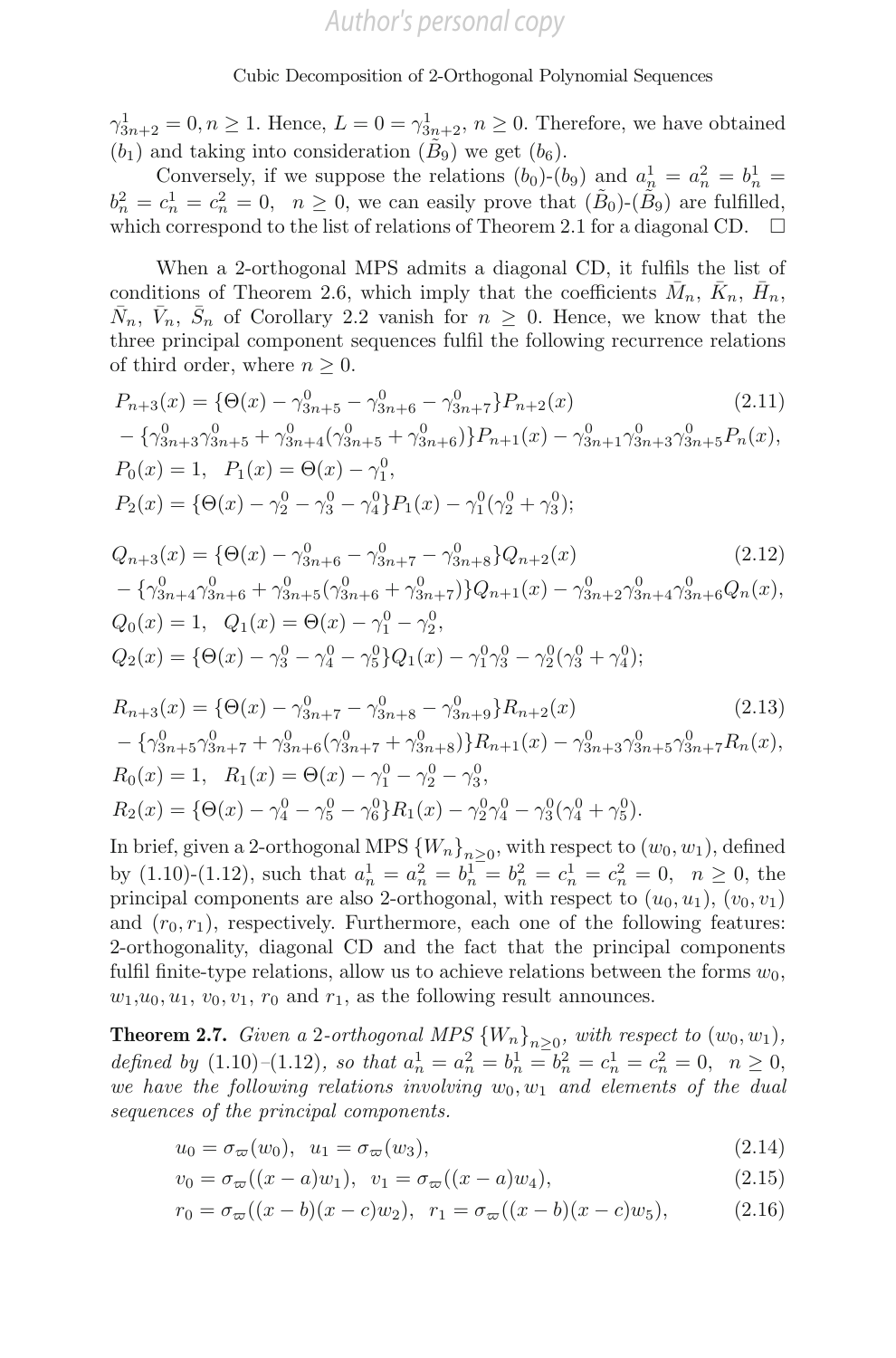P. Maroni and T. A. Mesquita

$$
r_m = u_m + \left(\gamma_{3m+2}^0 + \gamma_{3m+3}^0\right)u_{m+1} + \gamma_{3m+3}^0 \gamma_{3m+5}^0 u_{m+2},\tag{2.17}
$$

$$
r_m = v_m + \gamma_{3m+3}^0 v_{m+1}, \ \ m \ge 0; \tag{2.18}
$$

and, there are polynomials  $\Lambda^{\mu}(n, \nu)$ ,  $0 \leq \mu \leq 1$ , such that

$$
w_2 = \Lambda^0(1,0)w_0 + \Lambda^1(1,0)w_1, \quad w_3 = \Lambda^0(1,1)w_0 + \Lambda^1(1,1)w_1, (2.19)
$$
  

$$
w_4 = \Lambda^0(2,0)w_0 + \Lambda^1(2,0)w_1, \quad w_5 = \Lambda^0(2,1)w_0 + \Lambda^1(2,1)w_1, (2.20)
$$

and deg  $\Lambda^{0}(1,0) = 1$ , deg  $\Lambda^{1}(1,0) = 0$ , deg  $\Lambda^{0}(1,1) \leq 1$ , deg  $\Lambda^{1}(1,1) = 1$ ,  $\deg \Lambda^{0}(2,0) = 2$ ,  $\deg \Lambda^{1}(2,0) \leq 1$ ,  $\deg \Lambda^{0}(2,1) \leq 2$ ,  $\deg \Lambda^{1}(2,1) = 2$ .

Proof. Relations (2.14-2.16) are directly obtained from Theorem 1.17. Furthermore, applying Theorem 1.4, there are polynomials  $\Lambda^{\mu}(n, \nu)$ ,  $0 \leq \mu \leq 1$ , fulfilling relations (2.19-2.20) and whose degrees are characterized as announced. Finally, Theorem 2.6 puts in evidence two relations of finite type. More precisely, identities  $(b_7)$  and  $(b_8)$  yield the following strictly finitetype relation between sequences  ${R_n}_{n\geq 0}$  and  ${P_n}_{n\geq 0}$ , with respect to  $\Phi(x) = 1$  (see definition 1.11):  $P_n(x) = \sum_{\nu=n-2}^n \lambda_{n,\nu} R_{\nu}(x)$ ,  $n \ge 2$ , where  $\lambda_{n,n-2} = \gamma_{3n-3}^0 \gamma_{3n-1}^0 \neq 0, \lambda_{n,n-1} = \gamma_{3n-1}^0 + \gamma_{3n}^0$  and  $\lambda_{n,n} = 1$ .

Similarly, identity  $(b_8)$  is the following strictly finite-type relation between sequences  ${R_n}_{n>0}$  and  ${Q_n}_{n>0}$ , with respect to  $\Phi(x) = 1$ .

$$
Q_n(x) = \sum_{\nu=n-1}^n \lambda_{n,\nu} R_{\nu}(x), \ \ n \ge 1, \ \ \text{where} \ \ \lambda_{n,n-1} = \gamma_{3n}^0 \ne 0, \ \ \lambda_{n,n} = 1.
$$

Thus, Theorem 1.12 establishes relations (2.17-2.18). !

### 3. The cubic decomposition of a 2-orthogonal and 2-symmetric sequence

Motivated by the structure of a 2-symmetric sequence and its simple cubic decomposition, we will now focus our attention in that type of sequences, aiming to fully understand what further information can our general CD bring to the already known results. The next result describes any CD of a 2-orthogonal and 2-symmetric MPS.

**Theorem 3.1.** A MPS  ${W_n}_{n>0}$ , defined by (1.10)–(1.12) is 2-orthogonal and 2-symmetric if and only if the following relations are fulfilled for  $n \geq 0$ .

$$
\begin{aligned} \n(\mathbf{IC_{1}}) \ a_{0}^{2}(x) &= -p, \quad (\mathbf{IC_{2}}) \ b_{0}^{2}(x) = p^{2} - q, \\ \n(i_{1}) \ a_{n}^{1}(x) &= (b + c + p)a_{n}^{2}(x) + \gamma_{3n+2}^{0}b_{n-1}^{2}(x) + b_{n}^{2}(x), \\ \n(i_{2}) \ b_{n}^{1}(x) &= \gamma_{3n-2}^{0} \gamma_{3n}^{0} a_{n-2}^{2}(x) + \left(\gamma_{3n}^{0} + \gamma_{3n+1}^{0}\right) a_{n-1}^{2}(x) + a_{n}^{2}(x) \\ \n&+ \left( (a - b - c)(b + c + p) - L \right) b_{n-1}^{2}(x) + (a + p)\gamma_{3n}^{0} R_{n-1}(x) + (a + p)R_{n}(x), \n\end{aligned}
$$

$$
\Box
$$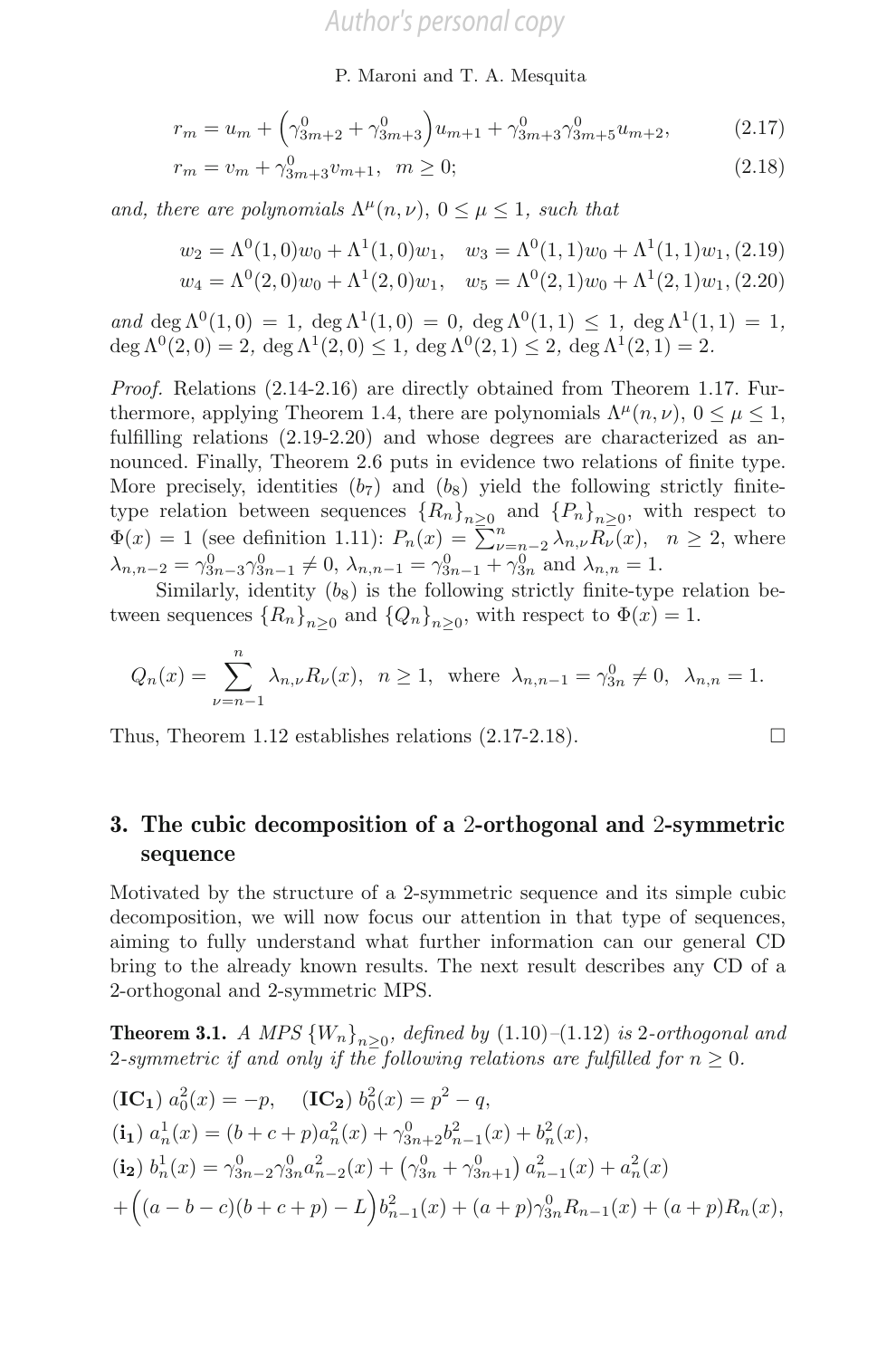Cubic Decomposition of 2-Orthogonal Polynomial Sequences

$$
(\mathbf{i}_{3}) c_{n}^{1}(x) = \gamma_{3n+1}^{0}(a+p)a_{n-1}^{2}(x) + (a+p)a_{n}^{2}(x) + \gamma_{3n-1}^{0}\gamma_{3n+1}^{0}b_{n-2}^{2}(x) + (\gamma_{3n+1}^{0} + \gamma_{3n+2}^{0}) b_{n-1}^{2}(x) + b_{n}^{2}(x) + ((a - b - c)(b + c + p) - L) R_{n}(x), \n(\mathbf{i}_{4}) c_{n}^{2}(x) = \gamma_{3n+1}^{0}a_{n-1}^{2}(x) + a_{n}^{2}(x) + (b + c + p)R_{n}(x), \n(\mathbf{i}_{5}) P_{n}(x) = ((a - b - c)(b + c + p) - L) a_{n-1}^{2}(x) + \gamma_{3n-1}^{0}(a + p)b_{n-2}^{2}(x) + (a + p)b_{n-1}^{2}(x) + \gamma_{3n-3}^{0}\gamma_{3n-1}R_{n-2}(x) + (\gamma_{3n-1}^{0} + \gamma_{3n}^{0}) R_{n-1}(x) + R_{n}(x), \n(\mathbf{i}_{6}) Q_{n}(x) = (b + c + p)b_{n-1}^{2}(x) + \gamma_{3n}^{0}R_{n-1}(x) + R_{n}(x), \n(\mathbf{i}_{7}) p_{7}^{0}a_{n+1}\gamma_{3n+3}^{0}a_{n-1}^{2}(x) + p(\gamma_{3n+3}^{0} + \gamma_{3n+4}^{0}) a_{n}^{2}(x) + p a_{n+1}^{2}(x) + \gamma_{3n-1}^{0}\gamma_{3n+1}^{0}a_{n-2}^{2}(x) + (\gamma_{3n+3}^{0} (\gamma_{3n+1}^{0} + \gamma_{3n+2}^{0}) + \gamma_{3n+2}^{0}\gamma_{3n+4}^{0}) b_{n-1}^{2}(x) + (\gamma_{3n+3}^{0} (\gamma_{3n+1}^{0} + \gamma_{3n+2}^{0}) + \gamma_{3n+2}^{0}\gamma_{3n+4}^{0}) b_{n-1}^{2}(x) + (\gamma_{3n+3}^{0} R_{n}(x) + qR_{n+1}(x) = 0, \n(\mathbf{i}_{8}) q\gamma_{3n
$$

*Proof.* Let us consider the relations of Theorem 2.1, with  $\beta_n = 0$ ,  $n \geq 0$ , and  $\gamma_n^1 = 0$ .  $(\tilde{B}_0) b_0^1(x) = a,$  $(\tilde{B}_1) c_n^1(x) = a b_n^1(x) + \Theta(x) b_{n-1}^2(x) - \gamma_{3n}^0 c_{n-1}^1(x) - (a - b)(a - c) Q_n(x),$  $(\tilde{B}_2) c_n^2(x) = b_n^1(x) + Lb_{n-1}^2(x) - \gamma_{3n}^0 c_{n-1}^2(x) - (a - b - c)Q_n(x),$  $(\tilde{B}_3) R_n(x) = -(b+c+p)b_{n-1}^2(x) + Q_n(x) - \gamma_{3n}^0 R_{n-1}(x),$  $(\tilde{B}_4) P_{n+1}(x) = -\gamma_{3n+1}^0 P_n(x) + a c_n^1(x) - (a-b)(a-c)c_n^2(x) + \Theta(x)R_n(x),$  $(\tilde{B}_5) a_n^1(x) = -\gamma_{3n+1}^0 a_{n-1}^1(x) + c_n^1(x) - (a - b - c)c_n^2(x) + LR_n(x),$  $(\tilde{B}_6) a_n^2(x) = -\gamma_{3n+1}^0 a_{n-1}^2(x) + c_n^2(x) - (b+c+p)R_n(x),$  $(\tilde{B}_{7}) b_{n+1}^{1}(x) = -(a - b)(a - c)a_{n}^{1}(x) + \Theta(x)a_{n}^{2}(x) - \gamma_{3n+2}^{0}b_{n}^{1}(x) + a P_{n+1}(x),$ 

$$
(\tilde{B}_8) Q_{n+1}(x) = -(a - b - c)a_n(x) + La_n^2(x) + P_{n+1}(x) - \gamma_{3n+2}^0 Q_n(x),
$$

 $(\tilde{B}_9) b_n^2(x) = a_n^1(x) - (b + c + p)a_n^2(x) - \gamma_{3n+2}^0 b_{n-1}^2(x).$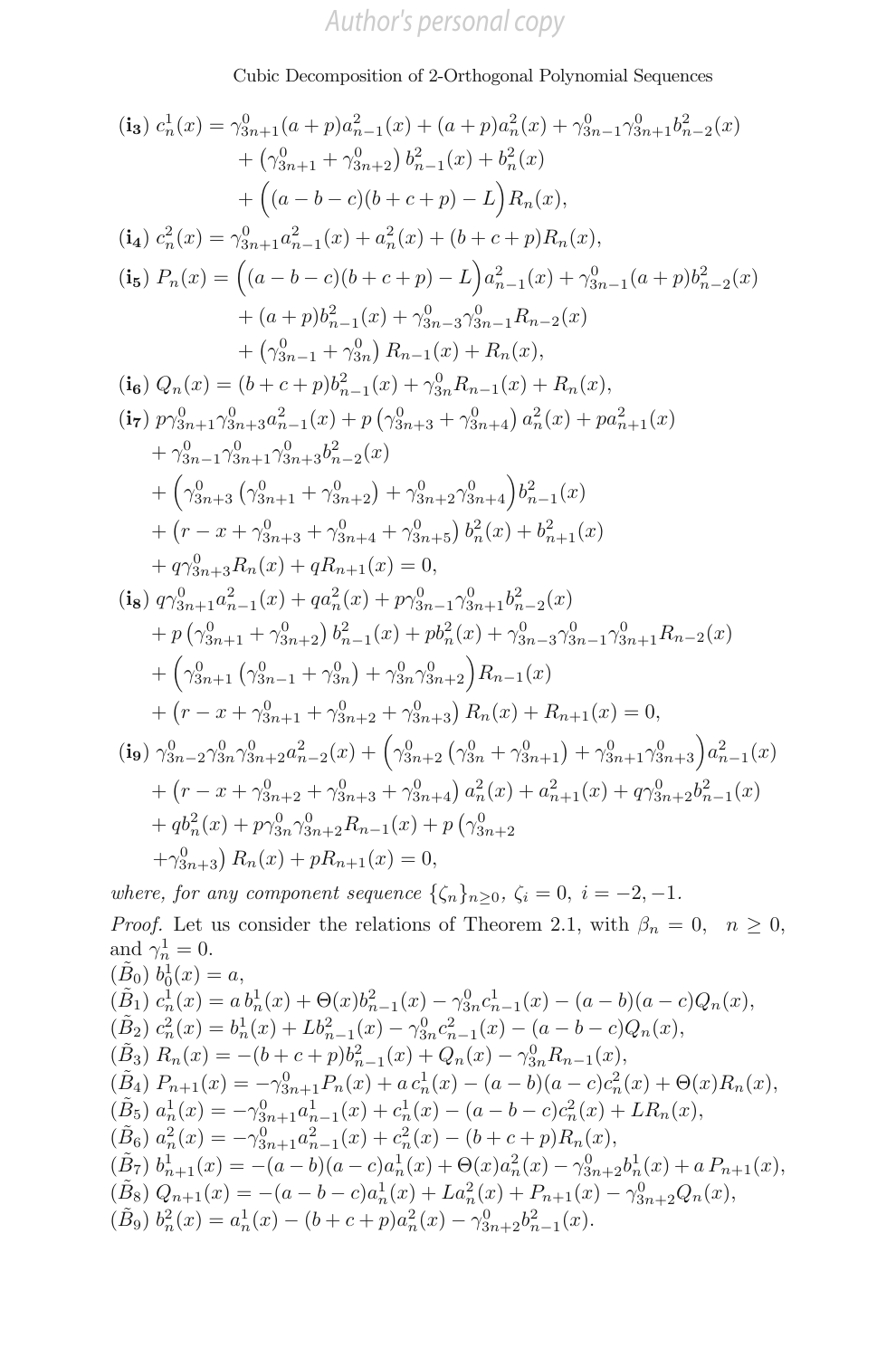Let us first notice that from  $(\tilde{B}_3)$ ,  $(\tilde{B}_6)$  and  $(\tilde{B}_9)$ , we have immediately  $(i_6)$ , $(i_4)$  and  $(i_1)$ , respectively. Considering  $(\tilde{B}_2)$  with  $n = 0$  and regarding  $(B<sub>0</sub>)$  we have:

$$
c_0^2(x) = b + c,\t\t(3.1)
$$

and after the transformation  $n \to n+1$  we can introduce  $(i_4)$  and  $(i_6)$ , yielding

$$
b_{n+1}^1(x) = \gamma_{3n+1}^0 \gamma_{3n+3}^0 a_{n-1}^2(x) + (\gamma_{3n+3}^0 + \gamma_{3n+4}^0) a_n^2 + a_{n+1}^2
$$
 (3.2)  
+ 
$$
\left( (a - b - c)(b + c + p) - L \right) b_n^2(x) + (a + p)\gamma_{3n+3}^0 R_n(x)
$$

$$
+ (a + p)R_{n+1}(x).
$$

With respect to the initial conditions, we obtain  $(IC_1)$  from  $(B_6)$  with  $n = 0$ and using (3.1). Also, from  $(\tilde{B}_1)$  with  $n = 0$ , we have:

$$
c_0^1(x) = a^2 - (a - b)(a - c).
$$
 (3.3)

Using (3.1) and (3.3), we get from  $(B_5)$  with  $n = 0$ :

$$
a_0^1(x) = a^2 - (a - b)(a - c) - (a - b - c)(b + c) + L = -bp - cp - q.
$$
 (3.4)

Thus, we obtain  $(IC_2)$  considering  $(B_9)$  with  $n = 0$  and introducing  $(IC_1)$ and (3.4). With this particular information, we can rewrite (3.2) in order to justify identity  $(i_2)$ , just by decreasing n and taking into consideration  $(B_0)$ . Let us consider  $(B_5)$  with n replaced by  $n+1$ . Inserting  $(i_1)$  and  $(i_4)$  we get:

$$
c_{n+1}^1(x) = \gamma_{3n+4}^0(a+p)a_n^2(x) + (a+p)a_{n+1}^2(x) + \gamma_{3n+2}^0\gamma_{3n+4}^0b_{n-1}^2
$$
 (3.5)  
+  $\left(\gamma_{3n+4}^0 + \gamma_{3n+5}^0\right)b_n^2 + b_{n+1}^2 + \left((a-b-c)(b+c+p) - L\right)R_{n+1}.$ 

Hence, we can establish identity  $(i_3)$  attending to  $(IC1)$  and  $(IC2)$ . Proceeding in a similar way, we get  $(i<sub>5</sub>)$  from  $(B_8)$ . The remaining three identities  $(i_7), (i_8)$  and  $(i_9)$  are obtained as the previous ones from relations  $(B_1), (B_4)$ and  $(B_7)$ , where  $(B_1)$  is taken with n replaced by  $n+1$ .

Finally, supposing the enunciated list of relations, we can perform a straightforward confirmation of Theorem 2.1 relations for a 2-symmetric sequence, which concludes the proof.  $\Box$ 

Theorem 3.1 shows that in a CD of a 2-orthogonal and 2-symmetric sequence, the six component sequences of the first and second columns of  $M_n(x)$ , defined in (1.13), are written in terms of the three component sequences of the third column, more precisely  ${a_n^2}_{n\geq 0}$ ,  ${b_n^2}_{n\geq 0}$  and  ${R_n}_{n\geq 0}$ , where these latest fulfil relations  $(i_7) - (i_9)$ . For that reason, we were driven to investigate the CD where  $a_n^2(x)$  or  $b_n^2(x)$  vanish. Indeed, as the next Proposition clarifies, those cases are strictly related to the conditions  $p = q = 0$ where the resultant CD has a lower triangular matrix  $M_n(x)$ , which can also be considered a diagonal CD for the additional choice of parameters  $a = b = c = 0.$ 

**Proposition 3.2.** Let  ${W_n}_{n>0}$  be a MPS defined by  $(1.10)-(1.12)$ , 2-orthogonal and 2-symmetric. Then, the following statements are equivalent.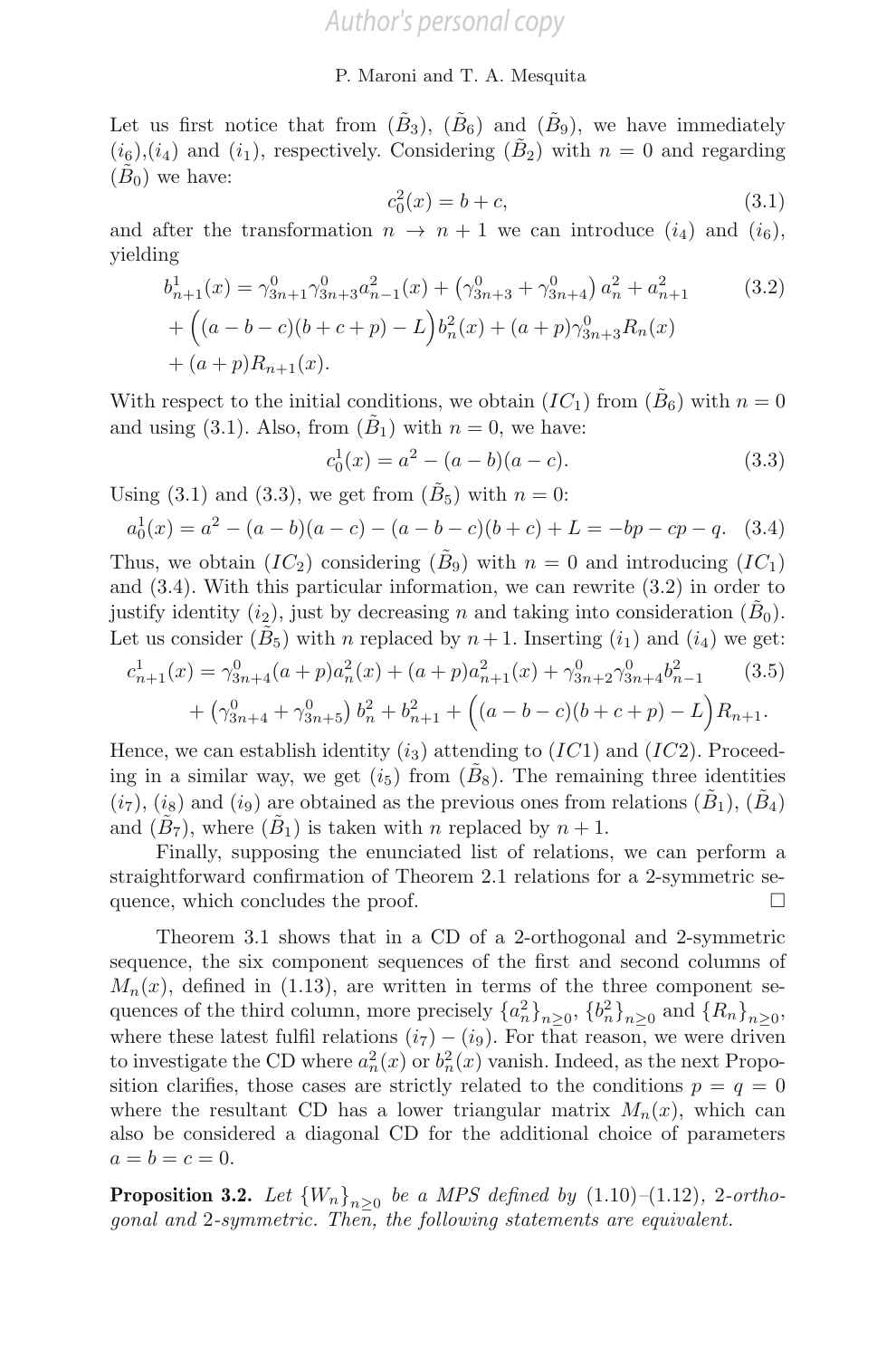**a.** 
$$
a_n^1(x) = 0, n \ge 0;
$$
  
\n**b.**  $a_n^2(x) = 0, n \ge 0;$   
\n**c.**  $b_n^2(x) = 0, n \ge 0;$   
\n**d.**  $p = q = 0;$   
\n**e.**  $a_n^1(x) = a_n^2(x) = b_n^2(x) = 0, n \ge 0;$   
\n**f.** The component sequences fulfill the following (where  $n \ge 0$  and  $R_i = 0, i = -2, -1$ ):  
\n $a_n^1(x) = a_n^2(x) = b_n^2(x) = 0; c_n^2(x) = (b + c)R_n(x);$   
\n $P_n(x) = \gamma_{3n-3}^0 \gamma_{3n-1}^0 R_{n-2}(x) + (\gamma_{3n-1}^0 + \gamma_{3n}^0) R_{n-1}(x) + R_n(x);$  (3.6)  
\n $Q_n(x) = \gamma_{3n}^0 R_{n-1}(x) + R_n(x);$  (3.7)  
\n $b_n^1(x) = aQ_n(x); c_n^1(x) = (a(b + c) - bc)R_n(x);$  (3.7)  
\n $b_n^1(x) = aQ_n(x); c_n^1(x) = (a(b + c) - bc)R_n(x);$  (3.8)  
\n $-(\gamma_{3n+1}^0(\gamma_{3n-1}^0 + \gamma_{3n}^0) + \gamma_{3n}^0 \gamma_{3n+2}^0) R_{n-1}(x) - \gamma_{3n-3}^0 \gamma_{3n-1}^0 \gamma_{3n+1}^0 R_{n-2}(x),$   
\n**g.**  $W_{3n}(x) = P_n(\varpi(x)),$   
\n $W_{3n+1}(x) = aQ_n(\varpi(x)) + (x - a)Q_n(\varpi(x)),$   
\n $W_{3n+2}(x) = (a(b + c) - bc)R_n(\varpi(x)),$   
\n $W_{3n+2}(x) = (a(b + c) - bc)R_n(\varpi(x)),$   
\n $W_{3n+2}(x) = (a(b + c) - bc)R_n(\varpi(x)),$   
\n $W_{3n+2}(x) = a_n^3 + r$  and  $\{P_n\}_{n\ge$ 

Proof. In the following arguments we will use the content of Theorem 3.1 following its notation.

 $a \Rightarrow d$ . Let us suppose that  $a_n^1(x) = 0$ ,  $n \ge 0$ . By  $(i_1)$  this means that

$$
b_n^2(x) = -(b+c+p)a_n^2(x) - \gamma_{3n+2}^0 b_{n-1}^2(x), \ n \ge 0. \tag{3.9}
$$

Reading (3.9) with  $n = 0$  and inserting (IC1) and (IC2), we obtain

$$
-q = p(b+c). \tag{3.10}
$$

Let us now consider  $(i_7)-(i_9)$  with  $n=0$ :

$$
p(\gamma_3^0 + \gamma_4^0) a_0^2(x) + pa_1^2(x) + (r - x + \gamma_3^0 + \gamma_4^0 + \gamma_5^0) b_0^2(x) + b_1^2(x) + q\gamma_3^0 + qR_1(x) = 0, \quad (3.11)
$$

$$
qa_0^2(x) + pb_0^2(x) + \left(r - x + \gamma_1^0 + \gamma_2^0 + \gamma_3^0\right) + R_1(x) = 0,\tag{3.12}
$$

$$
\left(r - x + \gamma_2^0 + \gamma_3^0 + \gamma_4^0\right) a_0^2(x) + a_1^2(x) + q b_0^2(x) + p \left(\gamma_2^0 + \gamma_3^0\right) + p R_1(x) = 0. \tag{3.13}
$$

Using  $(IC1)$  and  $(IC2)$ , we obtain  $R_1(x)$  from  $(3.12)$ , then  $a_1^2(x)$  from  $(3.13)$ and finally  $b_1^2(x)$  from (3.11). The coefficient of x of the resultant  $b_1^2(x)$  is  $3p^2 - 2q$ . On the other hand, we can calculate  $b_1^2(x)$  from (3.9) with  $n = 1$ and the correspondent coefficient of x is  $2(b + c + p)p$ . The two equations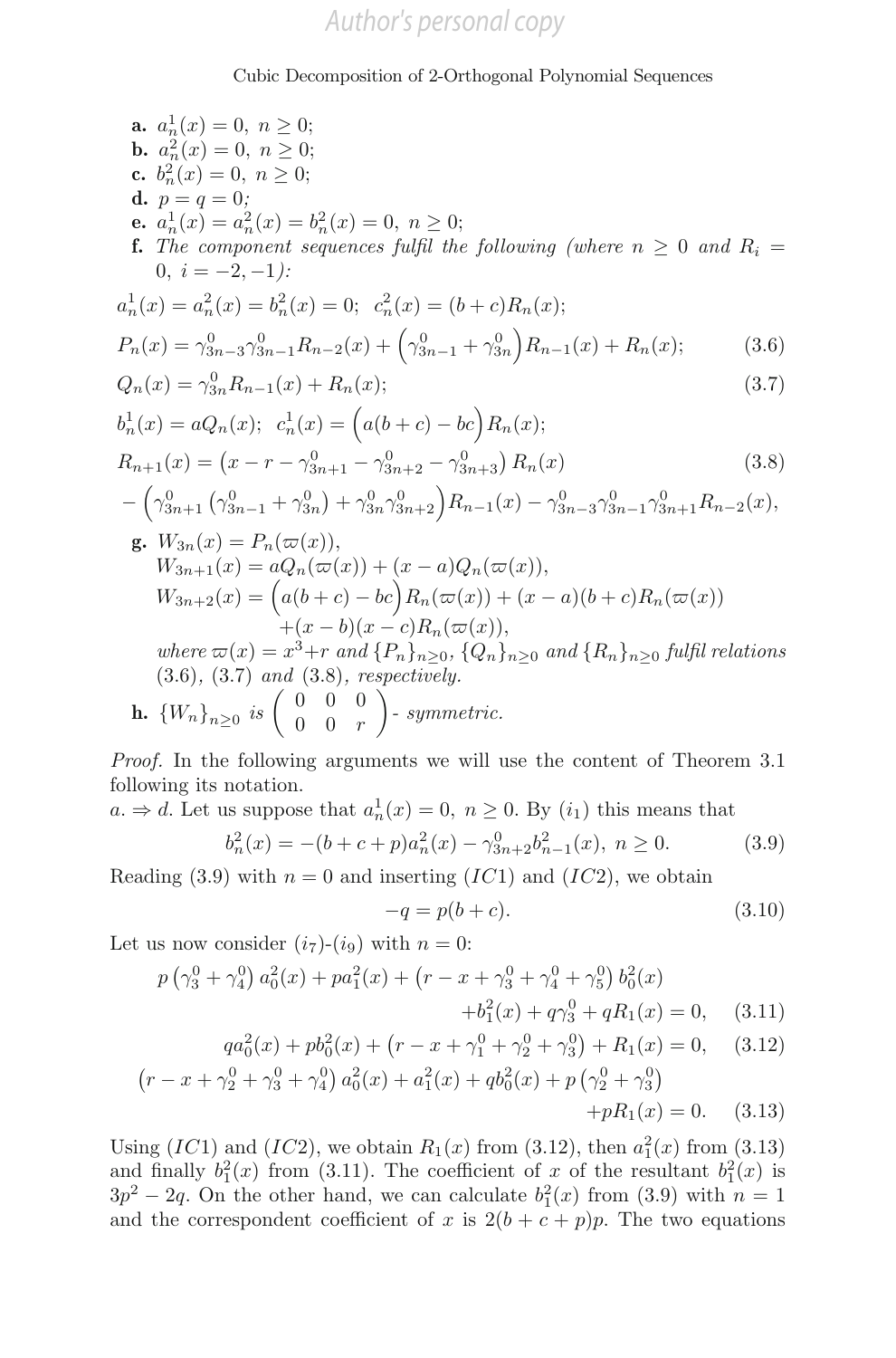$3p^2 - 2q = 2(b + c + p)p$  and (3.10) yield  $p = q = 0$ .  $b. \Rightarrow d.$  If  $a_n^2(x) = 0, n \ge 0$ , then  $(IC1)$  implies  $p = 0$ . Furthermore, relation (*i*<sub>9</sub>) becomes  $q(b_n^2(x) + \gamma_{3n+2}^0 b_{n-1}^2(x)) = 0$ . If we suppose that  $q \neq 0$ , then we get

$$
b_n^2(x) = (-1)^{n+1} q \prod_{k=1}^n \gamma_{3k+2}^0, \ n \ge 1.
$$

In particular,  $\deg (b_n^2(x)) = 0, n \ge 0$ . Considering  $(i_7)$  with  $n = 0$ :

$$
(r - x + \gamma_3^0 + \gamma_4^0 + \gamma_5^0) b_0^2(x) + b_1^2(x) + q\gamma_3^0 + qR_1(x) = 0,
$$

and since  $b_0^2(x) = -q$  and  $b_1^2(x) = q\gamma_5^0$ , we obtain  $qR_1(x) = (x - r - \gamma_4^0)(-q)$ . Taking  $(i_7)$  with  $n = 1$ :

$$
\left(\gamma_6^0 \left(\gamma_4^0 + \gamma_5^0\right) + \gamma_5^0 \gamma_7^0\right) b_0^2(x) + \left(r - x + \gamma_6^0 + \gamma_7^0 + \gamma_8^0\right) b_1^2(x) + b_2^2(x) + q \gamma_6^0 R_1(x) + q R_2(x) = 0,
$$

and inserting the information previously obtained for  $b_0^2(x)$ ,  $b_1^2(x)$ ,  $b_2^2(x)$  and  $qR_1(x)$ , we get the following identity which is impossible if  $q \neq 0$ .  $\left(\gamma_{6}^{0}\left(\gamma_{4}^{0}+\gamma_{5}^{0}\right)+\gamma_{5}^{0}\gamma_{7}^{0}\right)\left(-q\right)+\left(r-x+\gamma_{6}^{0}+\gamma_{7}^{0}+\gamma_{8}^{0}\right)q\gamma_{5}^{0}-q\gamma_{8}^{0}\gamma_{5}^{0}$  $+\gamma_6^0(x-r-\gamma_4^0)(-q) = -qR_2(x).$ 

 $c. \Rightarrow d.$  If  $b_n^2(x) = 0, n \ge 0$ , then  $(IC1)$  says that  $q = p^2$  and  $(i_7)$  and  $(i_9)$ correspond to the following two identities:

$$
p\gamma_{3n+1}^{0}\gamma_{3n+3}^{0}a_{n-1}^{2}(x) + p\left(\gamma_{3n+3}^{0} + \gamma_{3n+4}^{0}\right)a_{n}^{2}(x) + pa_{n+1}^{2}(x) + p^{2}\gamma_{3n+3}^{0}R_{n}(x) + p^{2}R_{n+1}(x) = 0,
$$
\n(3.14)

$$
\gamma_{3n-2}^{0} \gamma_{3n}^{0} \gamma_{3n+2}^{0} a_{n-2}^{2}(x) + \left(\gamma_{3n+2}^{0} \left(\gamma_{3n}^{0} + \gamma_{3n+1}^{0}\right) + \gamma_{3n+1}^{0} \gamma_{3n+3}^{0}\right) a_{n-1}^{2}(x) + \left(r - x + \gamma_{3n+2}^{0} + \gamma_{3n+3}^{0} + \gamma_{3n+4}^{0}\right) a_{n}^{2}(x) + a_{n+1}^{2}(x) + p \gamma_{3n}^{0} \gamma_{3n+2}^{0} R_{n-1}(x) + p \left(\gamma_{3n+2}^{0} + \gamma_{3n+3}^{0}\right) R_{n}(x) + p R_{n+1}(x) = 0.
$$
\n(3.15)

If we suppose that  $p \neq 0$ , then (3.14) yields

$$
p\gamma_{3n+3}^{0}R_n(x) + pR_{n+1}(x) = -\gamma_{3n+1}^{0}\gamma_{3n+3}^{0}a_{n-1}^{2}(x)
$$
\n
$$
-\left(\gamma_{3n+3}^{0} + \gamma_{3n+4}^{0}\right)a_n^{2}(x) - a_{n+1}^{2}(x),
$$
\n(3.16)

and replacing  $p\gamma_{3n+3}^0 R_n(x)+pR_{n+1}(x)$  of (3.15) with this last expression, we obtain:

$$
\gamma_{3n-2}^{0} \gamma_{3n}^{0} \gamma_{3n+2}^{0} a_{n-2}^{2}(x) + \gamma_{3n+2}^{0} \left(\gamma_{3n}^{0} + \gamma_{3n+1}^{0}\right) a_{n-1}^{2}(x) + \left(r - x + \gamma_{3n+2}^{0}\right) a_{n}^{2}(x) + p \gamma_{3n}^{0} \gamma_{3n+2}^{0} R_{n-1}(x) + p \gamma_{3n+2}^{0} R_{n}(x) = 0.
$$

In particular, we deduce that  $\deg(a_n^2(x)) < n$ , which implies that the right hand of  $(3.16)$  has degree less than  $n+1$ . But indeed, this is impossible since the left hand of (3.16) has degree  $n + 1$ . Hence, we must conclude that  $p = 0$ and from  $(IC2)$  we have also  $q = 0$ .

 $d. \Rightarrow f.$  and  $d. \Rightarrow g.$  If we suppose  $p = q = 0$ ,  $(IC1)$  and  $(IC2)$  tell us that  $a_0^2(x) = b_0^2(x) = 0$ . Thus, identities  $(i_7)$  and  $(i_9)$  imply  $a_n^2(x) = b_n^2(x) = 0$ .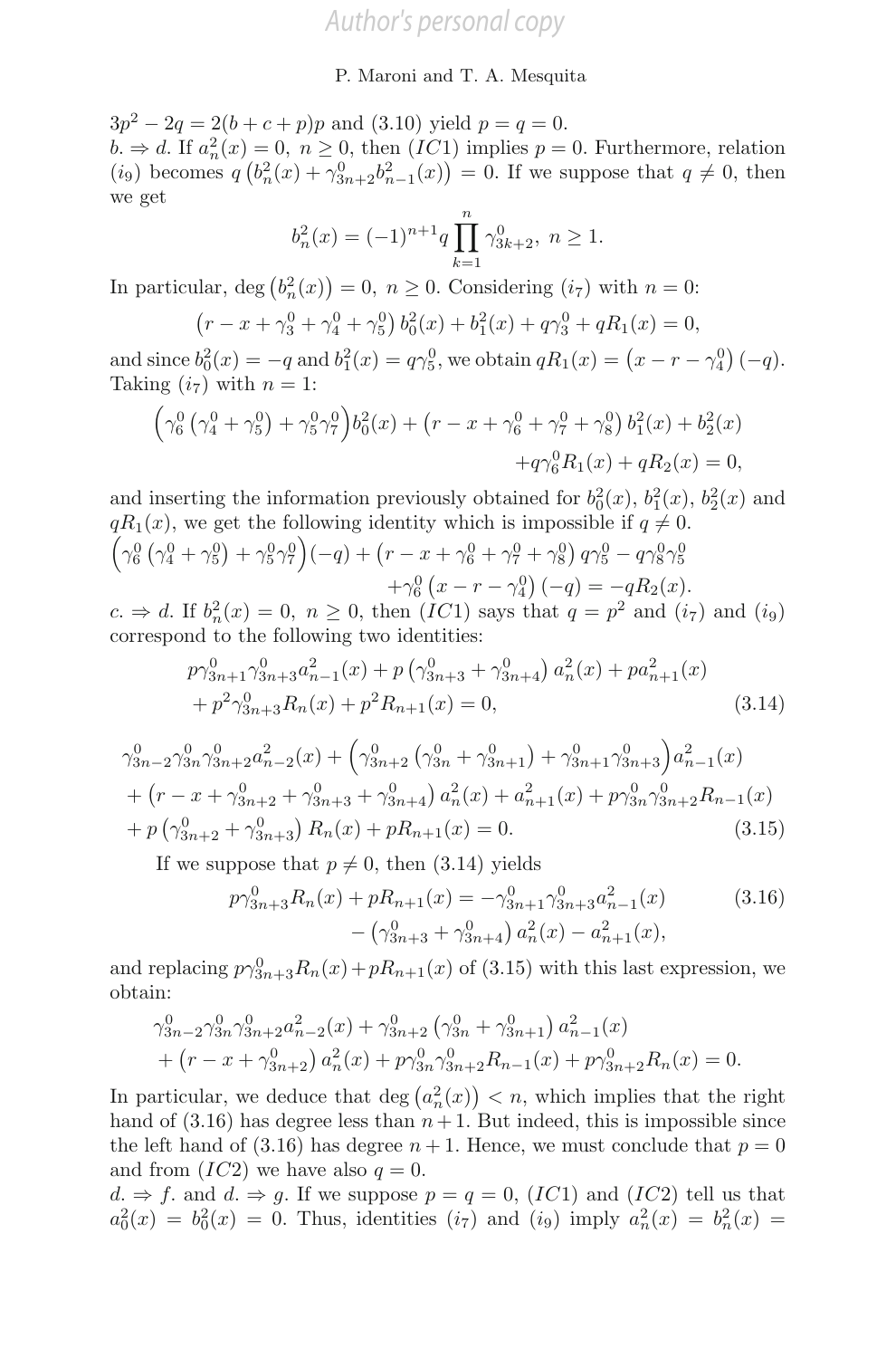0,  $n \geq 0$ . Moreover, the remaining list of relations of Theorem 3.1 establish the CD described in item f. which corresponds entirely to the CD of item g.

To finalize the proof of the equivalence between  $a - q$ , we remark that obviously we have:  $f: \Rightarrow e \Rightarrow a: e \Rightarrow b: e \Rightarrow c: e \Rightarrow d$ . and  $e \Leftrightarrow f$ . If we consider the CD presented in g,, with  $\varpi(x) = x^3 + r$ , and we choose  $a = b =$  $c = 0$ , then we obtain a diagonal CD where the principal components are the ones given by g. Conversely, item h. signifies that for  $a = b = c = 0$  and  $p =$  $q = 0$ , the correspondent CD of  ${W_n}_{n>0}$  is given by the following:  $W_{3n}(x) =$  $P_n(\varpi(x)), W_{3n+1}(x) = xQ_n(\varpi(x)), W_{3n+2}(x) = x^2R_n(\varpi(x)),$  where, due to the conditions  $p = q = 0$ , the principal components are defined by relations  $(3.6), (3.7)$  and  $(3.8)$ , respectively. Altering the auxiliary polynomials x and  $x^2$  to  $x - a$  and  $(x - b)(x - c)$ , for arbitrary constants  $a, b, c$ , we deduce the CD indicated in  $a$ CD indicated in  $q$ .

**Corollary 3.3.** Let  ${W_n}_{n>0}$  be a 2-orthogonal and 2-symmetric MPS defined by (1.10)–(1.12). Then  $\{W_n\}_{n\geq 0}$  is  $\begin{pmatrix} a & b & c \\ p & q & r \end{pmatrix}$ -symmetric if and only if  $a = b = c = p = q = 0.$ 

Proof. Let us suppose that we have a diagonal CD. Attending to the relations of Theorem 2.6 and since  $\beta_n = 0$ ,  $n \geq 0$ , we conclude that  $a = b = c = p =$  $q = 0$ . Conversely, if we choose  $a = b = c = p = q = 0$ , then Proposition 3.2 provides that  $b_n^1(x) = c_n^1(x) = c_n^2(x) = 0, n \ge 0.$ 

### References

- [1] P. Barrucand and D. Dickinson, On cubic transformation of orthogonal polynomials, Proc. Amer. Math. Soc. **17** (1966), 810-814.
- [2] Y. Ben Cheikh, On some  $(n-1)$ -symmetric linear functionals J. Comput. Appl. Math. 133 (2001), 207-218.
- [3] D. Bessis and P. Moussa, Orthogonality properties of iterated polynomial mappings, Comm. Math. Phys. 88 (1983), no. 4, 503-529.
- [4] J. A. Charris and M. E. H. Ismail, Sieved orthogonal polynomials. VII: Generalized polynomial mappings, Trans. Am. Math. Soc., Vol. 340, No. 1 (Nov., 1993), 71-93.
- [5] J. A. Charris, M. E. H. Ismail and S. Monsalve, On sieved orthogonal polynomials. X. General blocks of recurrence relations, Pacific J. Math. 163 (1994), no. 2, 237-267.
- [6] T. S. Chihara, On kernel polynomials and related systems, Boll. Un. Mat. Ital. 19 (3) (1964), 451-459.
- [7] K. Douak and P. Maroni, Les polynômes orthogonaux "classiques" de dimension deux, Analysis 12 (1992), 71-107.
- [8] K. Douak and P. Maroni, On d-orthogonal Tchebyshev polynomials, I, Appl. Numer. Math. 24 (1997), 23-53.
- [9] J. S. Geronimo and W. Van Assche, Orthogonal polynomials on several intervals via a polynomial mapping, Trans. Am. Math. Soc., Vol. 308, No. 2 (Aug., 1988), 559-581.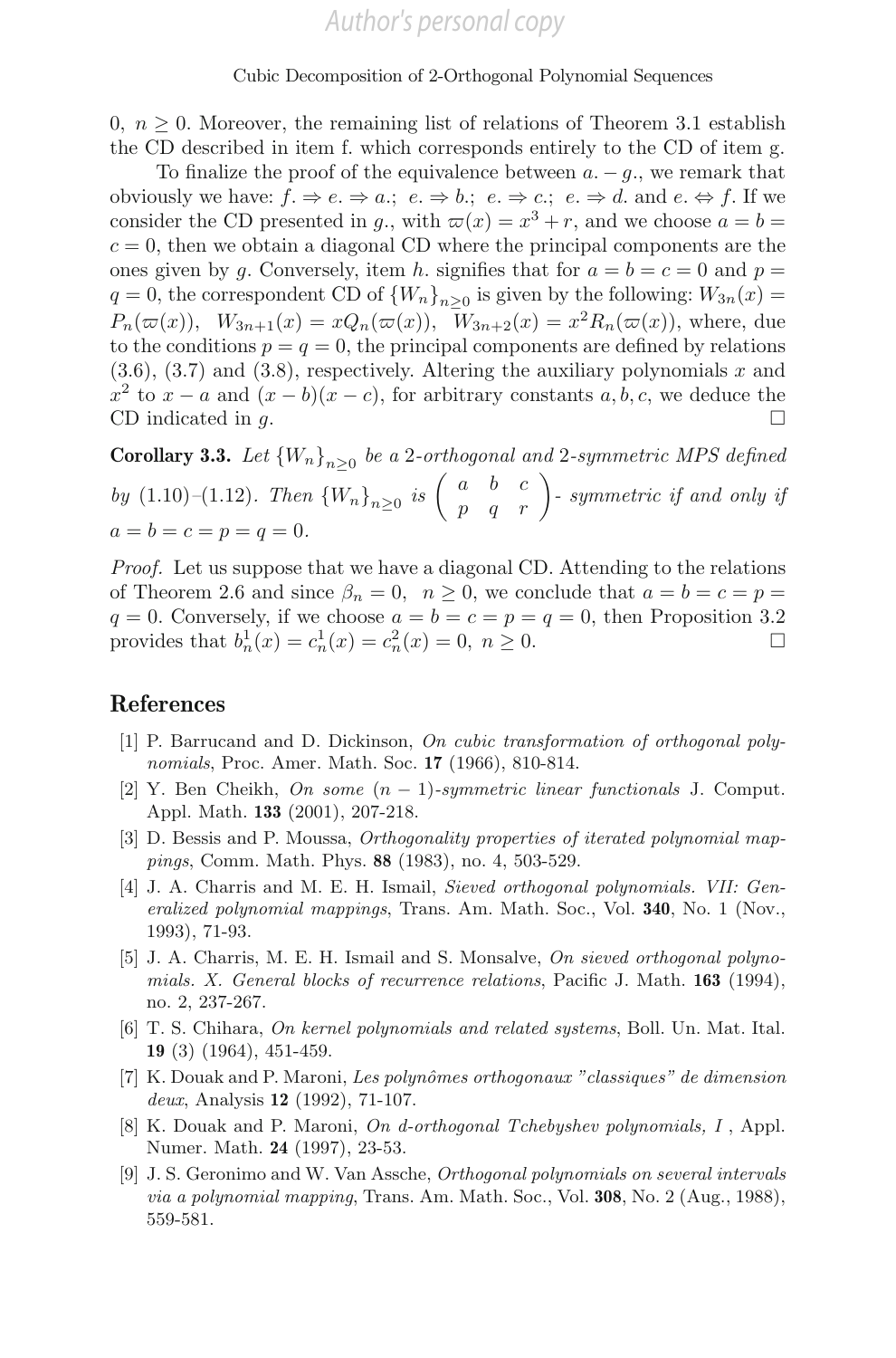- [10] I. Rodriguez González and C. Tasis Montes, *Descomposition cubica general* de una sucesion de polinomios ortogonales, Actas del Simposium Polinomios Ortogonales y Aplicaciones, Gijón, 1989, 259-265.
- [11] M. E. H. Ismail, On sieved orthogonal polynomials. III: Orthogonality on several intervals, Trans. Am. Math. Soc., Vol. 294, No. 1 (Mar., 1986), 89-111.
- [12] M. N. de Jesus and J. Petronilho, On orthogonal polynomials obtained via polynomial mappings, J. Approx. Theory 162 (2010), 2243-2277.
- [13]  $\hat{A}$ . Macedo and P. Maroni, *General quadratic decomposition*, J. Difference Equ. Appl. 16, no. 11 (2010), 1309 -1329.
- [14] F. Marcellán and G. Sansigre, *Orthogonal polynomials and cubic transforma*tions, J. Comput. Appl. Math. 49 (1993), 161-168.
- [15] F. Marcellán and J. Petronilho, *Eigenproblems for tridiagonal 2-Toeplitz ma*trices and quadratic polynomial mappings, Linear Algebra Appl. 260 (1997), 169-208.
- [16] F. Marcellán and J. Petronilho, *Orthogonal polynomials and quadratic trans*formations, Port. Math. (N.S.) 56 (1999), 81-113.
- [17] F. Marcell´an and J. Petronilho, Orthogonal polynomials and cubic polynomial mappings. I, Commun. Anal. Theory Contin. Fract. 8 (2000), 88-116.
- [18] F. Marcellán and J. Petronilho, *Orthogonal polynomials and cubic polynomial* mappings. II. The positive-definite case, Commun. Anal. Theory Contin. Fract. 9 (2001), 11-20.
- [19] P. Maroni, L'orthogonalité et les récurrences de polynômes d'ordre supérieur à deux, Ann. Fac. Sci. Toulouse 10 (1), (1989), 105-139.
- $[20]$  P. Maroni, Sur la décomposition quadratique d'une suite de polynômes orthogonaux I, Rivista di Mat. Pura ed Appl. 6 (1990), pp. 19-53.
- [21] P. Maroni, Variations around classical orthogonal polynomials. Connected problems, J. Comput. Appl. Math. 48 (1993), 133-155.
- [22] P. Maroni, Semi-classical character and finite-type relations between polynomial sequences, Appl. Numer. Math. 31 (1999), 295-330.
- [23] P. Maroni, T. A. Mesquita and Z. da Rocha, On the general cubic decomposition of polynomial sequences, J. Difference Equ. Appl., 17, no. 9 (2011), 1303-1332.
- [24] T. A. Mesquita, Polynomial Cubic Decomposition. Ph.D. Thesis, Universidade do Porto, Faculdade de Ciências, Departamento de Matemática, 2010.
- [25] J. Van Iseghem, *Approximants de Padé vectoriels*, Thèse d'état, Univ. des Sciences et techiques de Lille-Flandre-Artois, 1987.

Pascal Maroni CNRS, UMR 7598, Laboratoire Jacques-Louis Lions, F-75005, Paris France and UPMC Univ. Paris 06, UMR 7598 Laboratoire Jacques-Louis Lions, F-75005, Paris France e-mail: maroni@ann.jussieu.fr